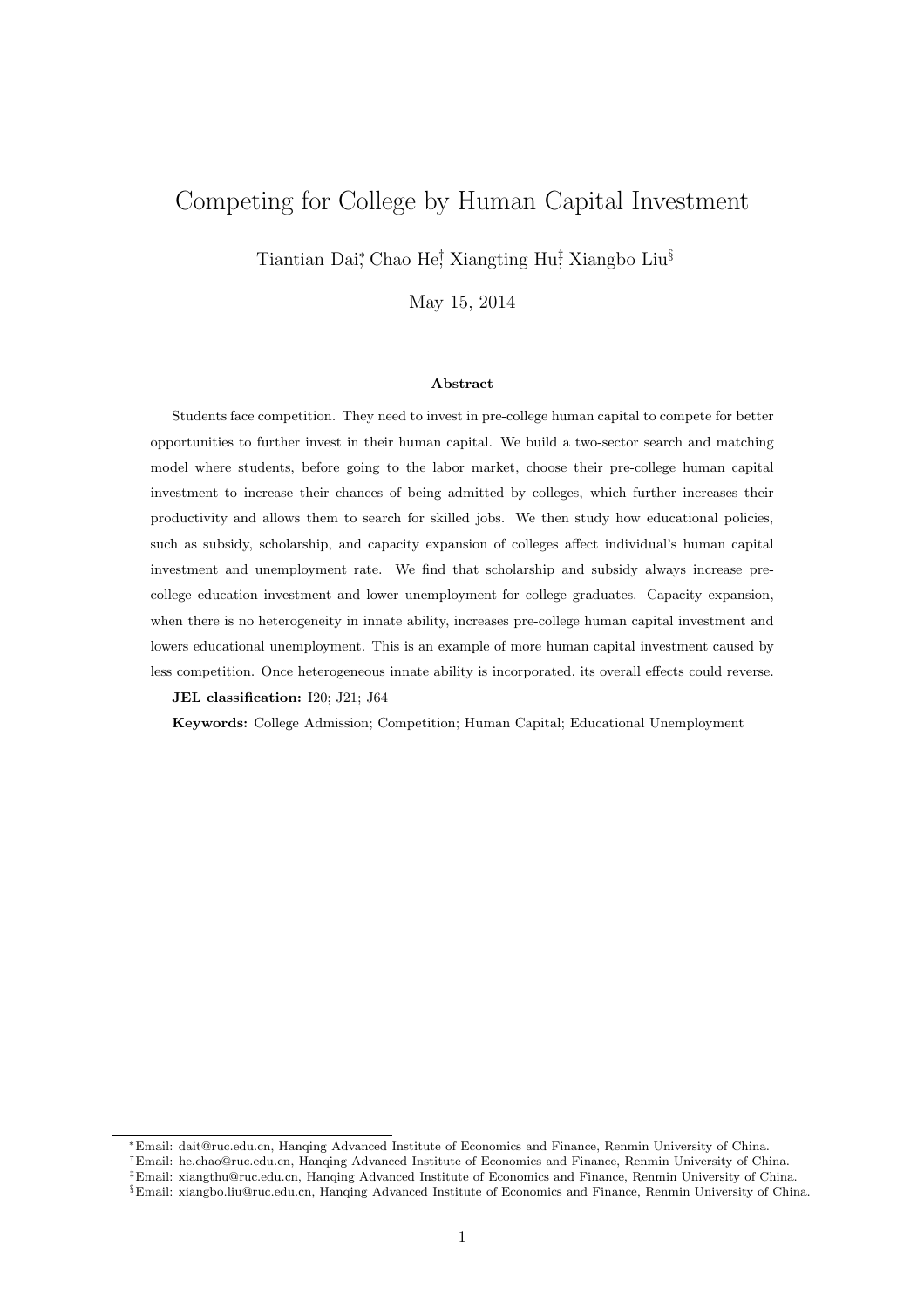#### **Abstract**

Students face competition. They need to invest in pre-college human capital to compete for better opportunities to further invest in their human capital. We build a two-sector search and matching model where students, before going to the labor market, choose their pre-college human capital investment to increase their chances of being admitted by colleges, which further increases their productivity and allows them to search for skilled jobs. We then study how educational policies, such as subsidy, scholarship, and capacity expansion of colleges affect individual's human capital investment and unemployment rate. We find that scholarship and subsidy always increase precollege education investment and lower unemployment for college graduates. Capacity expansion, when there is no heterogeneity in innate ability, increases pre-college human capital investment and lowers educational unemployment. This is an example of more human capital investment caused by less competition. Once heterogeneous innate ability is incorporated, its overall effects could reverse.

**JEL classification:** I20; J21; J64

**Keywords:** College Admission; Competition; Human Capital; Educational Unemployment

# **1 Introduction**

Should a government make access to higher education easier, either by providing subsidies, scholarship or expanding the capacity of public colleges? How will these policies affect the labor market(s)? Specifically, will the unemployment rate of college graduates go up or go down? These are some fundamental yet not adequately answered questions regarding higher education reforms. These are also particularly relevant questions due to rapid changes in the development of higher education all over the world. Shofer and Meyer (2005) document that the number of college graduates increased globally from 29 million to over 141 million between 1970 and 2006. Over the same period, the number of college students in the United States increased from 3.3 million to 17.5 million. The dramatic increase in tertiary enrollments did not only take place in developed countries. Many developing countries have also embarked on large education reforms aimed at expanding their tertiary education, at astonishing rates. China, for instance, started its reforms on higher education in 1999 and raised her college enrollments from 1.08 to 6.85 million in only [1](#page-1-0)3 years.<sup>1</sup> These changes can undoubtedly have important implications for the supply and demand in the labor market.

Economists have little disagreement on whether educational policies can have a big impact on college enrollment. As Kane (2006, 2007) summarizes, a common finding in the literature is that a \$1,000 tuition subsidy can increase college enrollment by 5 percent in the US. However, there are insufficient studies that theoretically investigate the economic consequences of these policies, especially their labor market implications. In their theoretical work, Charlot and Decreuse (2005) show that granting schooling subsidy can lead the less able to acquire education, reducing the average quality of college graduates. This in turn lowers firms' incentive to post job vacancies. Therefore, the rise in the supply of educated workers would not be matched by an increase in demand, which gives rise to higher unemployment rate for educated workers.

<span id="page-1-0"></span><sup>&</sup>lt;sup>1</sup>For a more detailed review on these discussions, see Freeman (2009).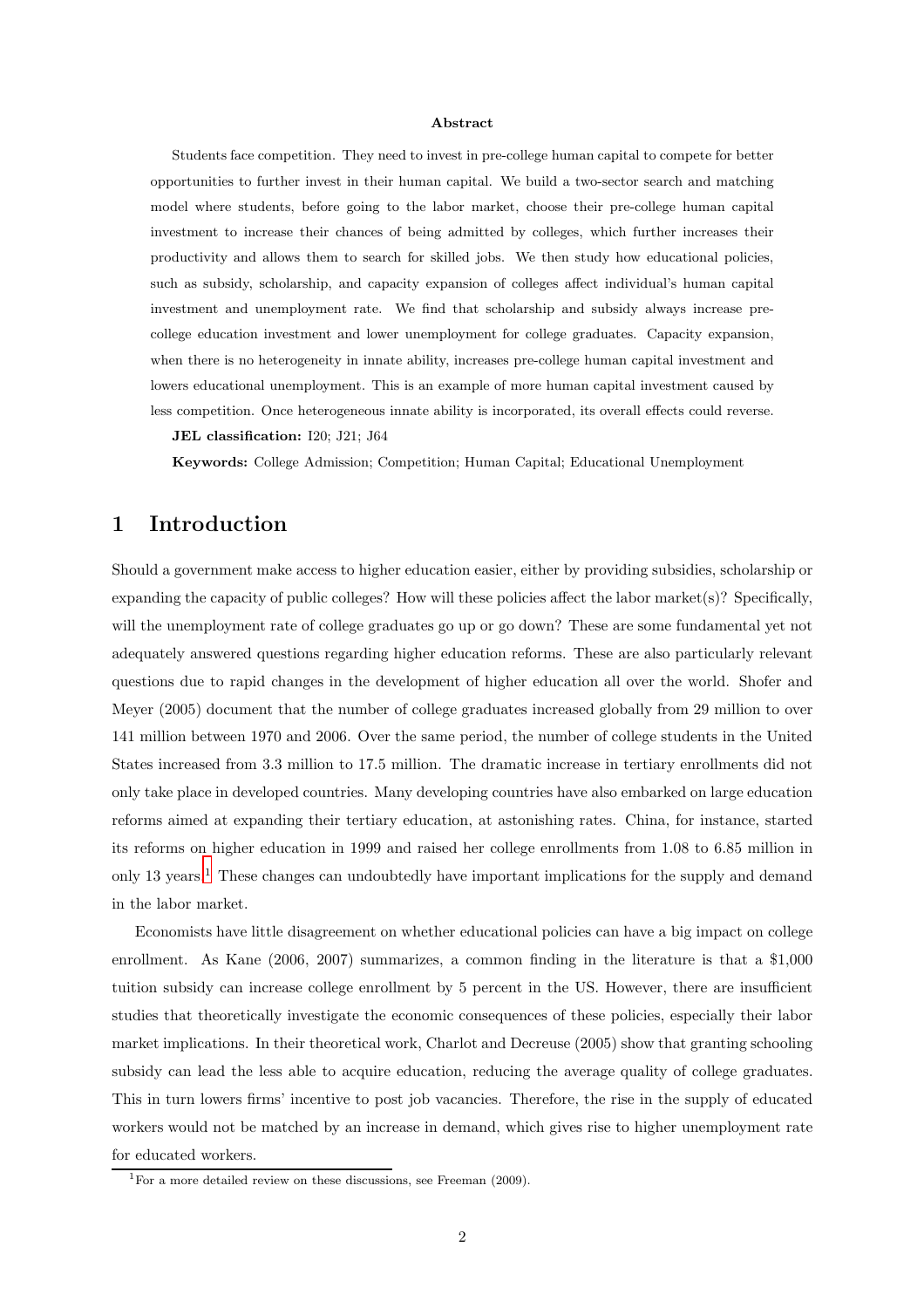However, one common assumption made by previous studies, such as Saint-Paul (1996), Charlot and Decreuse (2005), and Charlot et al. (2005), is that, if more students want to attend college, the schooling sector can at the same time freely expand admission and allow for more enrollments. While this might be the case for some countries, it is an unsatisfying assumption in at least two aspects. First, in countries where there is excess demand for college education, an increase in subsidy itself may increase applications but is unlikely to affect enrollment, while the capacity of higher education becomes an important and separate policy instrument. Second, even in countries like United States where the supply of higher education is rather elastic, the admission in top universities could be more selective if applications increase. With these two observations, one thing becomes clear: students need to work hard, i.e. invest in their pre-college human capital, in order to get (better) opportunities to further increase their human capital. Any policy that could affect such competition could also change the pre-college human capital investment decisions, and may in turn have an effect on the labor market outcomes.<sup>[2](#page-2-0)</sup> This intensive margin caused by competition for college admission has not been considered by previous studies.

Just how fierce is such competition? Figure 1 describes the evolution of China's university admission rate<sup>[3](#page-2-1)</sup> between 1977-2012. The competition is substantial. In 1977, 5.7 million high school students sat through the national college entrance exam, when the enrollment was set to be 270 thousand, resulting in an overall admission rate as low as 4.8 percent. In 1999, China implemented a number of reforms designed to increase higher education opportunities for the population at large. The overall admission rate increased dramatically but we could still see the excess demand and the competition to get into higher-ranked universities remains extremely fierce. Such intense competition has also led an increasing number of Chinese students to study overseas. In fact, China is not the only country where students must face fierce competition to go to universities. Students in countries like India, South Korea, Japan and so on also need to take some brutal university entrance exam. The stress has even increased the suicide rate among young people in South Korea significantly, as reported by a New York Times article "Asia's College Exam Mania"[4](#page-2-2).

<span id="page-2-0"></span><sup>2</sup>Two commonly used instruments of education policy reform include: (1) directly expanding the supply of higher education, taking the form of an increase of enrollments in existing universities and of an increase in the number of universities; (2) providing substantial subsidy or scholarship to ensure that university education is accessible.

<span id="page-2-1"></span><sup>3</sup>Source: China Ministry of Education. Note: this admission rate is defined as the total college enrollment divided by the total number of students taking the college entrance exam. After taking the yearly exam, students may apply for colleges. Admission decision is based almost entirely on students' scores in the college entrance exam.

<span id="page-2-2"></span><sup>4</sup>Asia's College Exam Mania, The New York Times, November 6, 2013. http://www.nytimes.com/2013/11/07/opinion/asias-college-exam-mania.html? $r=0$ .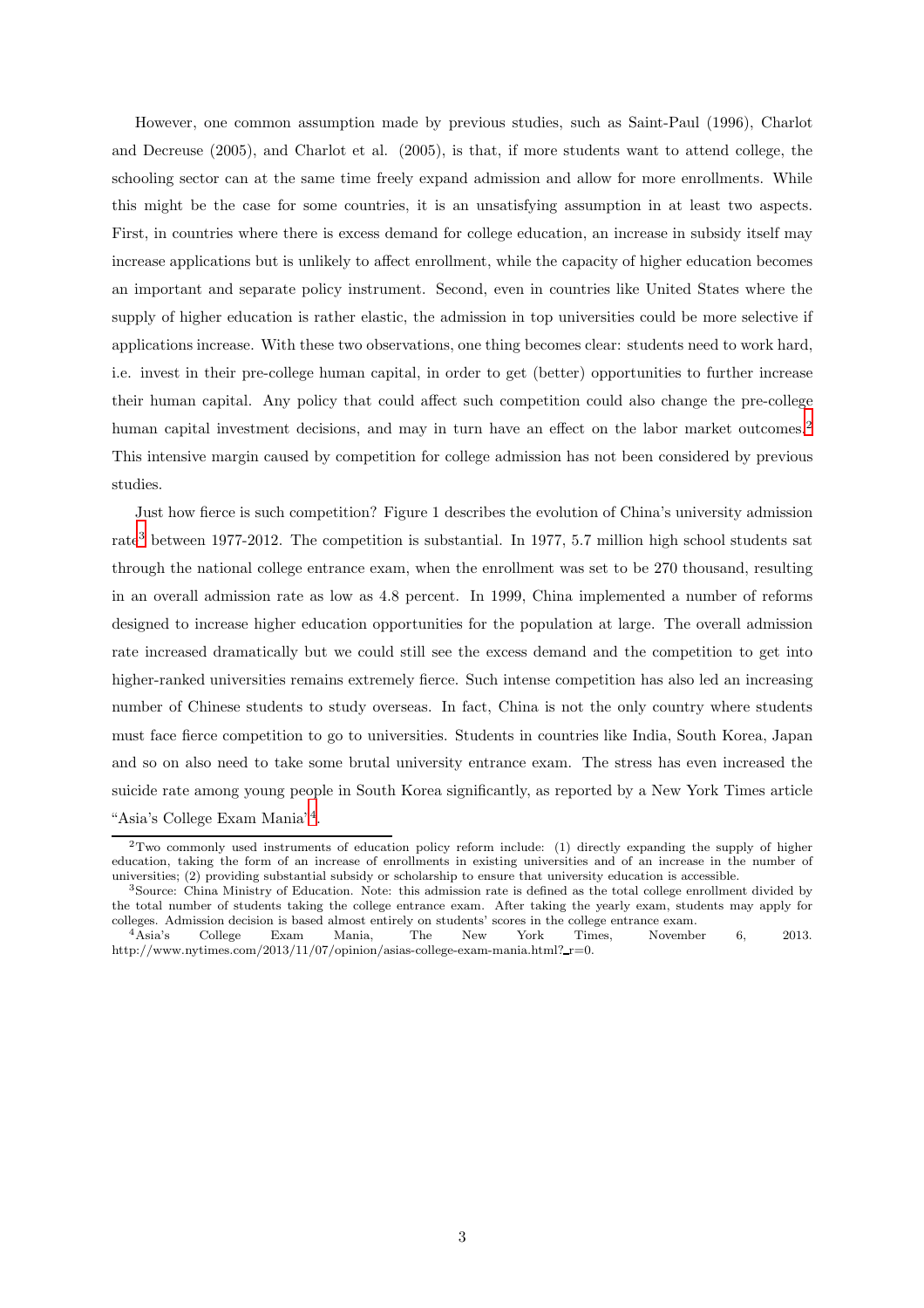

Unless we take the idea in Spence (1973) literally and think that the efforts students put before college (in order to get into college or better colleges) makes no difference for their ultimate labor market productivity, we should consider it as a genuine part of the total human capital investment. The main objective of this paper is to take this pre-college human capital investment caused by competition into account and separately evaluate two types of education policies, subsidy and capacity expansion. The labor market implications are of special interest. To this end, we develop a search and matching model and add an important feature: an education sector that makes college admission decisions based on the signals students send. The quality of the signal sent by an individual depends on her pre-college human capital investment. As a starting point, we fix enrollment when studying the effects of subsidy and treat enrollment as a separate policy instrument.

Using this new framework, we show that the two types of policy reform can deliver very different labor market implications. Granting more subsidies now leads to lower unemployment for the educated. This is because given a fixed number of college admissions, education subsidy induces students to put more efforts to raise their chance to be selected into college. This in turn will translate into higher level of productivity and thus induce firms to post more vacancies. This result can be seen as isolating the intensive margin while excluding the extensive margin discussed in Charlot and Decreuse (2005). That is why we obtain the opposite results regarding education subsidy.

Then will the capacity expansion by colleges decrease the unemployment rate of college graduates? The answer is subtle. When there is no heterogeneity in the innate ability, we prove that capacity expansion always encourages pre-college human capital investment and lowers the unemployment rate for college graduates. It is because the pre-college human capital is assumed to be useful for college graduate (white collar workers) but not for high school graduates (blue collar workers), so when the capacity expands, there are less chances that such investment is wasted, which encourages investment.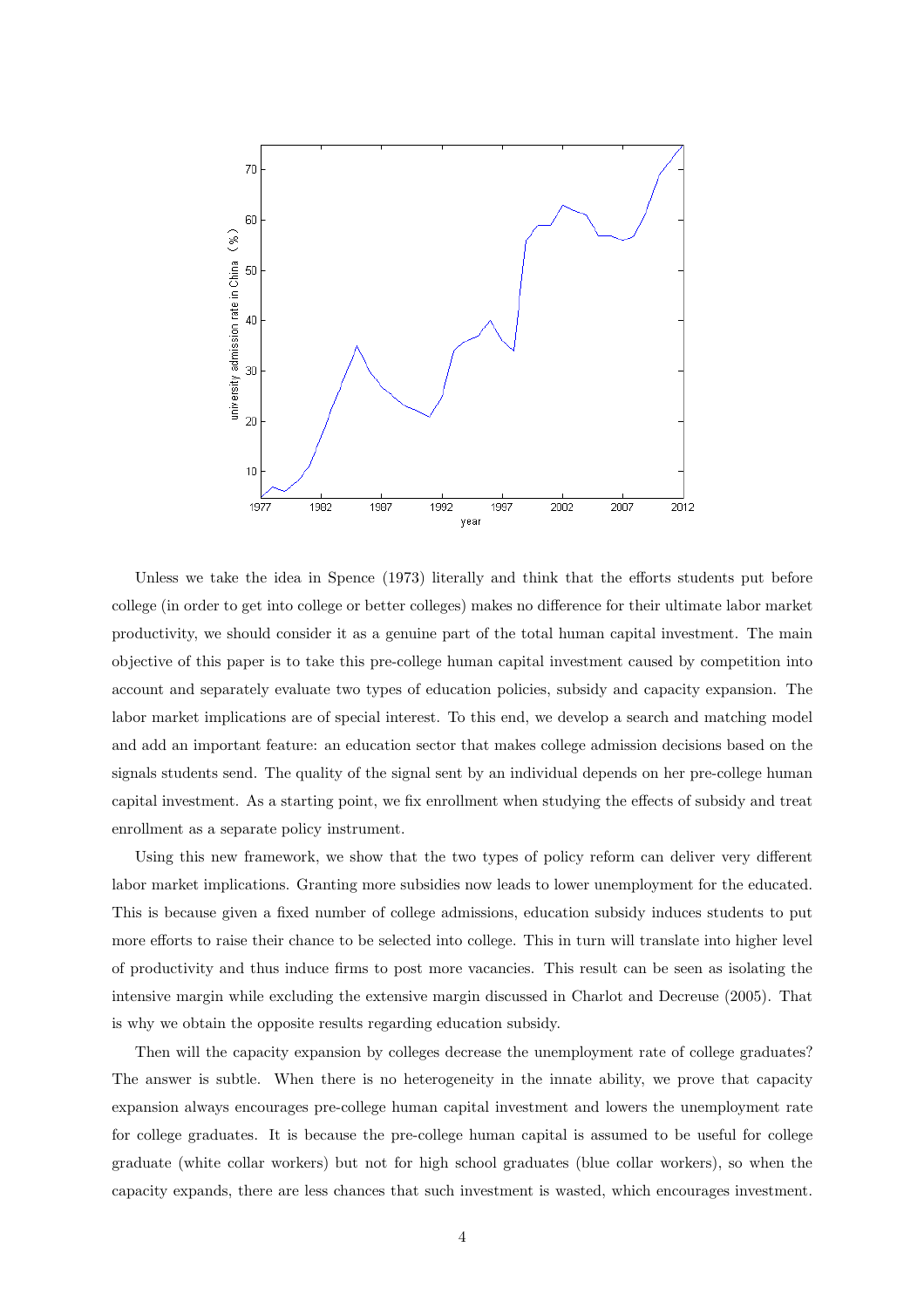The increase in human capital level, in turn, increases firm entry and lowers the unemployment of college graduates. This is an example of more human capital investment caused by less competition. Of course, once heterogeneous innate ability is introduced, capacity expansion would allow less able individuals to get higher education and eventually look for jobs as a college graduates. This channel is similar to Charlot and Decreuse (2005). Due to this extensive margin, pre-college human capital investment and employment of college graduates could theoretically fall, depending on the degree of heterogeneity in the ability endowment.

Our theoretical results have rich empirical implications and of great policy interest. First, if one were to examine the empirical relationship between subsidy and labor market outcomes, our model suggests that the supply elasticity of college education should be taken into account. In the extreme cases, the supply that with zero elasticity and that with perfect elasticity will generate exactly opposite predictions for subsidy on labor market outcomes. Second, many people have argued that capacity expansion will deteriorate the quality of students, and we offers a clear counter example by our version of the model with no heterogeneity. Our study imply that its overall impact on labor market may well depend on the degree of heterogeneity of innate abilities.

The paper is organized as follows. Section 2 provides a search and matching model and characterize the equilibrium. Section 3 discusses the impacts of the two types of education policy reforms. Concluding remarks are given in section 4.

## **2 The Model**

### **2.1 Model Setup**

There is a unit measure of risk-neutral heterogeneous individuals in continuous time. Individuals in the model economy differ in their initial ability e, which is assumed to be uniformly distributed on  $[\underline{e}, \overline{e}]$ , with  $e > 0$ . At each instant, all individuals are facing a constant risk,  $\gamma$ , of dying, while measure  $\gamma$  are born into unemployment. Hence, the size of the population remains constant. The newborns get i.i.d. draws of initial ability from the same distribution, so that the distribution of initial ability is stable across time. Let  $r$  denote the individual discount rate as well as the interest rate of the economy.

Before going to the labor markets, each individual chooses her pre-college human capital investment before college I so that her pre-college ability is  $a = e + I$ . We assume that the cost to make such investment is  $C(I)$ , with  $C(0) = 0$ ,  $C'(\cdot) > 0$ , and  $C''(\cdot) > 0$ . Then everyone applies for college, but due to the capacity constraint, only a fraction of them can be admitted. The admission process will be explained later. Once an individual is admitted, college education will improve her ability from a to  $\rho a$ , with  $\rho > 1$ . For simplicity, we assume that pre-college and college education do not take time.

On the labor markets, we assume that only college graduates will be able to work in the high-skilled market, where the productivity of a college graduate will be  $\rho a y_H$ . Similarly, individuals without a college degree will go to the low-skilled market where a job that needs no special skill. Therefore, their productivity does not depend on one's ability and human capital investment and is assumed to be  $y_L$ .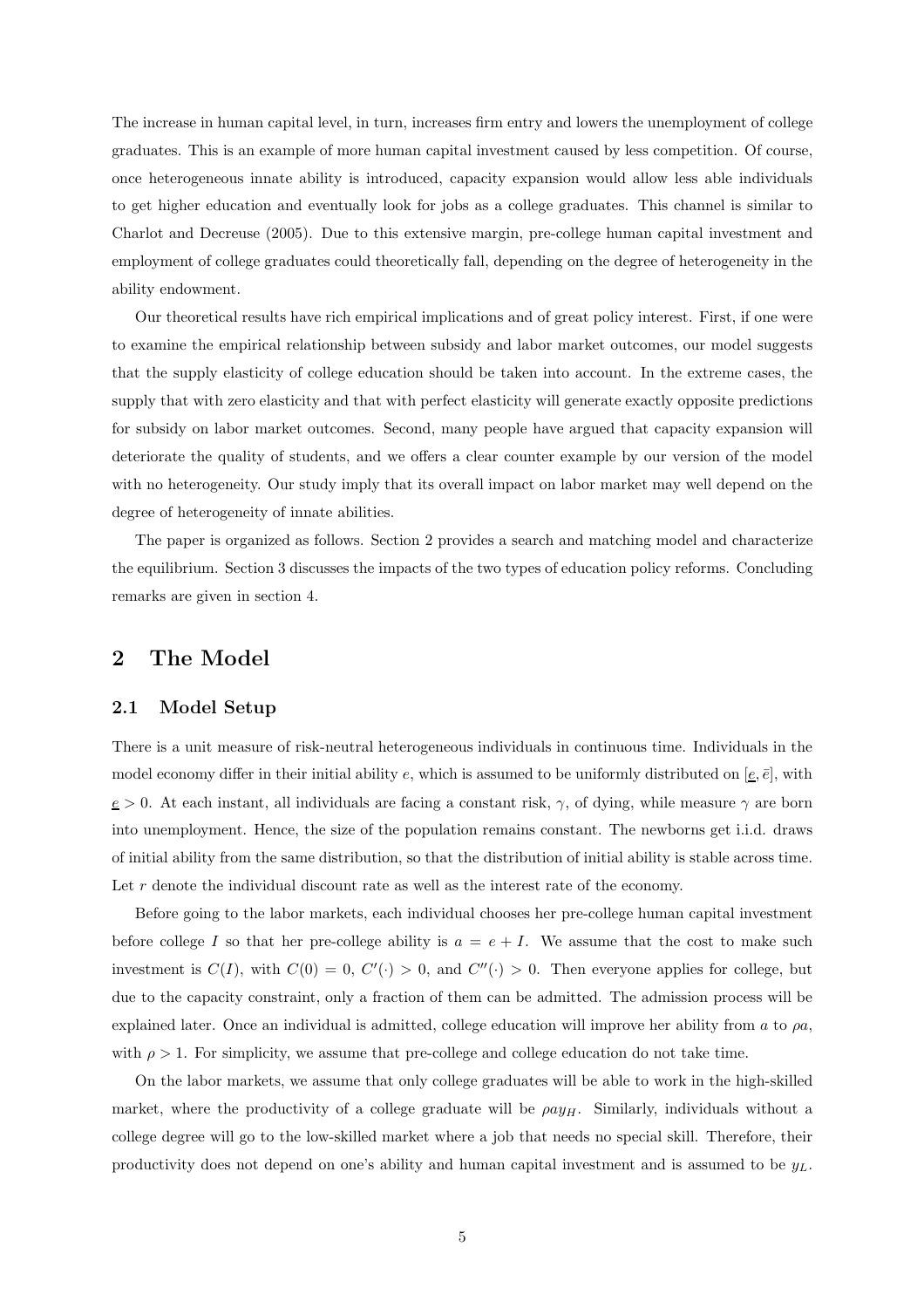We index the two labor market by  $i = H$  or L. In the following two subsections we discuss the college admission rule and how labor markets work.

#### **2.1.1 College Admission Rule and Education Policies**

We assume that there is one centralized college that makes admission decisions. The process is as follows. After making the pre-college human capital investment decision on  $I$ , each agent applies for college by sending a signal  $s$  to the college. The signal depends on her pre-college human capital level,  $a$ . The signal s satisfies a conditional distribution on  $(0, \infty)$ , with cumulative distribution function  $F(s|a)$ , probability density function  $f(s|a)$ . We assume that  $E[s|a] = a$  and that the conditional distribution satisfies Monotonic Likelihood Ratio Property (MLRP), i.e.  $\frac{f(s|a)}{f(s|a')}$  increases in s when  $a > a'$ . The idea is that conditional on any signal s (for example, a higher SAT score), the higher s is, the greater probability that the agent's pre-college ability a is large. The college determines a threshold  $\bar{s}$  for admission according to its capacity  $\sigma$ , that is, those who send signals higher than  $\bar{s}$  will be admitted by the college<sup>[5](#page-5-0)</sup>. Formally,  $\bar{s}$  is determined by

<span id="page-5-2"></span>
$$
1 - E_a[F(\bar{s}|a)] = \sigma,\tag{1}
$$

where the subscript "a" implies that the expectation is taken with respect to the distribution of a. Apparently, the threshold  $\bar{s}$  is based on the distribution of pre-college ability a, which is chosen by the agents.

We would consider three educational policies: scholarship, tuition subsidy and capacity expansion. Note that when awarding scholarship, the government can only observe individual's signal s, not ability a. Let  $\xi(s)$  be the government transfer to an individual with signal s. Obviously,  $\xi(\cdot)$  is a non-decreasing function. We assume  $\xi(s) = \phi_0 + \phi s$ , where  $\phi_0$  can be regarded as a tuition subsidy that does not depend on s, and  $\phi$ s can be regarded as the (expected) scholarship award. Our scholarship policy is consistent with reality in the sense that top students receive reward with higher probabilities<sup>[6](#page-5-1)</sup>. In addition, the government can enlarge the capacity of college, that is,  $\sigma$ . After we introduce the labor markets, we will discuss how these three policies affect individual's human capital investment and unemployment rate.

#### **2.1.2 Firm Entry and Labor Markets**

As described above, college graduates look for jobs in the high-skilled market while the others look for jobs in the low-skilled sector. There are an unlimited number of potential firms. In each point of time, potential firms can pay a fixed cost  $d$  to be active, i.e., to enter either the high-skilled market or the low-skilled market. Each new firm holds one vacancy, which needs a worker to occupy and produce. The labor markets for both sectors are subject to searching-matching frictions. Specifically, let  $M(\tilde{u}_i, \tilde{v}_i)$ be the total number of employer-worker contacts in market i  $(i = H, L)$ , where  $u_i$  and  $v_i$  denote the

 $5$ Suppose the target of college is to admit students with higher as. With MLRP, it is easy to show that the optimal strategy for the college is to conduct the cutoff strategy.

<span id="page-5-1"></span><span id="page-5-0"></span> $6$ More generally, one can assume both the size of each scholarship and the chance of getting these awards are separately two functions of s (the latter may also be a function of others' signals). Here we assume the expected award of the scholarship is a linear function of (only) one's own signal. This simplification greatly reduce analytical complications and should not change the qualitative results. But most importantly, it still captures the main difference between tuition subsidy and scholarship: one is guaranteed once a student is admitted, the other depends on one's performance before college.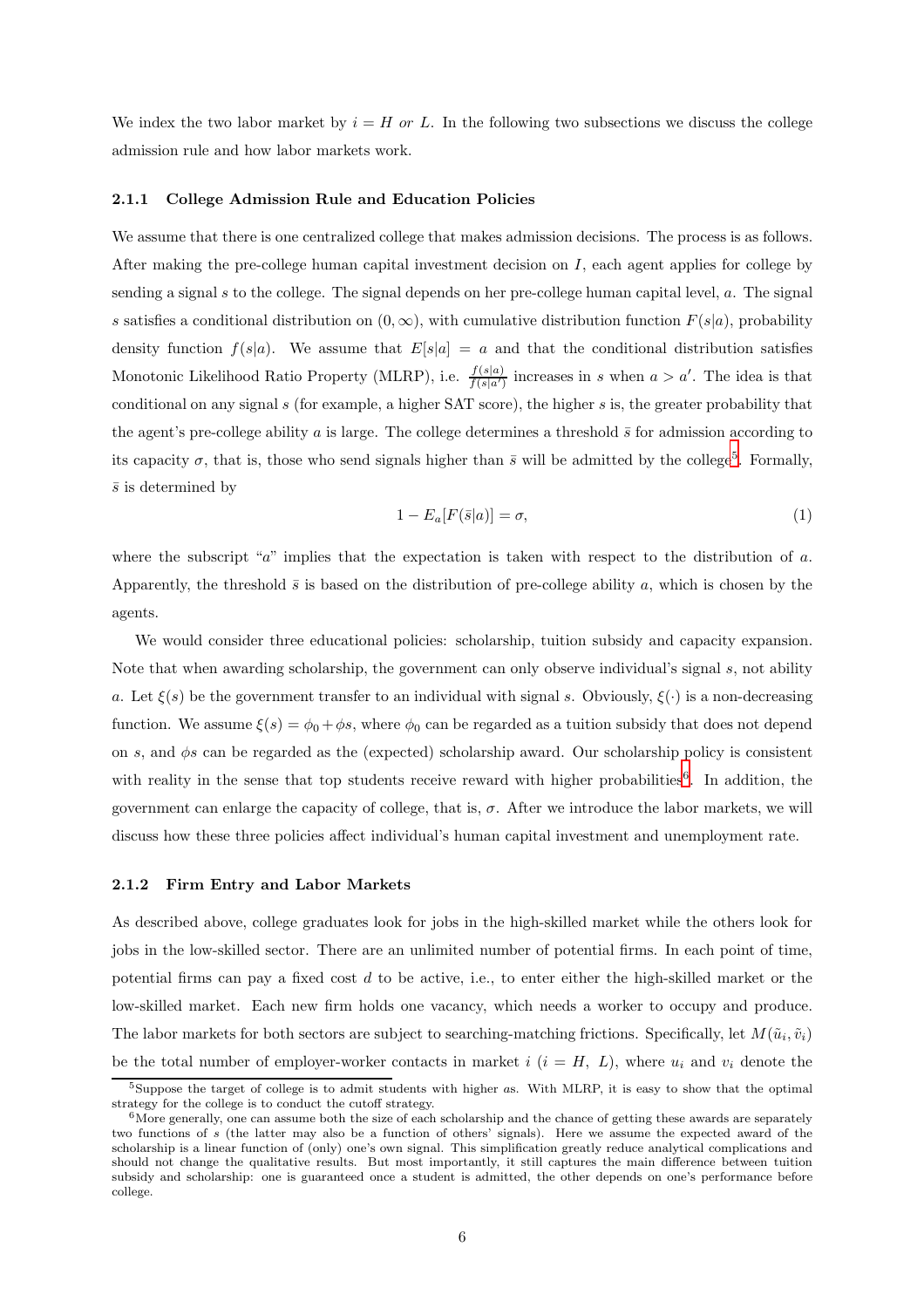numbers of unemployed and vacancy in market i, respectively. We assume that  $M(\tilde{u}_i, \tilde{v}_i)$  is continuous, strictly increasing, strictly concave with respect to each of its argument and exhibits constant returns to scale. Denote  $\theta_i = \frac{\tilde{v}_i}{\tilde{u}_i}$  the labor market tightness for market *i*. Hence, each vacancy is filled with the rate  $m(\theta_i) = \frac{M(\tilde{u}_i, \tilde{v}_i)}{\tilde{v}_i}$ , and each unemployed worker finds a job according to the rate  $\frac{M(\tilde{u}_i, \tilde{v}_i)}{\tilde{u}_i} = \theta_i m(\theta_i)$ . In order to ensure that the matching function is well-behaved, we assume that

$$
\lim_{\theta_i \to 0} m(\theta_i) = \infty, \lim_{\theta_i \to \infty} m(\theta_i) = 0, \lim_{\theta_i \to 0} \theta_i m(\theta_i) = 0, \lim_{\theta_i \to \infty} \theta_i m(\theta_i) = \infty.
$$

In addition,  $m(\theta_i)$  decreases in  $\theta_i$  and  $\theta_i m(\theta_i)$  increases in  $\theta_i$ .

At each point, an individual is in either of two states: unemployed  $(U)$  or employed  $(E)$ . Each active firm can be at one of the two states: it can either hold a vacancy  $(V)$  or a filled job  $(F)$ . Once a worker is matched with a vacancy, production commences immediately. For the low-skilled market, the productivity of a match does not depend on the ability of worker. We directly apply the commonly used Nash bargaining to determine wage, with  $\beta$  being the bargaining power of the workers. We denote  $J_L^{\kappa}$ (L for low-skilled market),  $\kappa = U, E$ , as the present discounted value of workers in either of their states, and  $J_L^{\kappa}$ ,  $\kappa = V$ , F as the value function for firms in either of their two states. Specifically, we have the following equations for the low-skilled market:

<span id="page-6-0"></span>
$$
rJ_L^V = -d + m(\theta_L)[J_L^F - J_L^V]
$$
\n<sup>(2)</sup>

$$
rJ_L^F = y_L - w_L - (\zeta + \gamma)[J_L^F - J_L^V]
$$
\n(3)

$$
(\gamma + r)J_L^U = m(\theta_L)\theta_L[J_L^E - J_L^U]
$$
\n(4)

$$
(\gamma + r)J_L^E = w_L - \zeta [J_L^E - J_L^U] \tag{5}
$$

where  $w<sub>L</sub>$  is the wage rate in the low-skilled market. Free entry for firms and Nash bargaining require the following two conditions:

<span id="page-6-1"></span>
$$
J_L^V = 0. \t\t(6)
$$

$$
\beta[J_L^F - J_L^V] = (1 - \beta)[J_L^E - J_L^U] \tag{7}
$$

Equations [\(2\)](#page-6-0)-[\(7\)](#page-6-1) can be used to pin down the wage rate  $w<sub>L</sub>$  and value  $J<sub>L</sub><sup>U</sup>$  and thus we obtains the equation that describes the market tightness  $\theta_L$ :

<span id="page-6-2"></span>
$$
w_L = \frac{\beta[\delta + m(\theta_L)\theta_L]y_L}{\delta + \beta m(\theta_L)\theta_L} \tag{8}
$$

$$
J_L^U = \frac{\beta m(\theta_L)\theta_L y_L}{(\gamma + r)[\delta + \beta m(\theta_L)\theta_L]}
$$
(9)

$$
1 = \frac{d}{(1-\beta) \cdot y_L} \cdot \frac{\delta + \beta m(\theta_L)\theta_L}{m(\theta_L)}
$$
(10)

where  $\delta = \gamma + r + \zeta$ .

For the high-skilled market, we use similar notations. The differences here are (i) we use subscript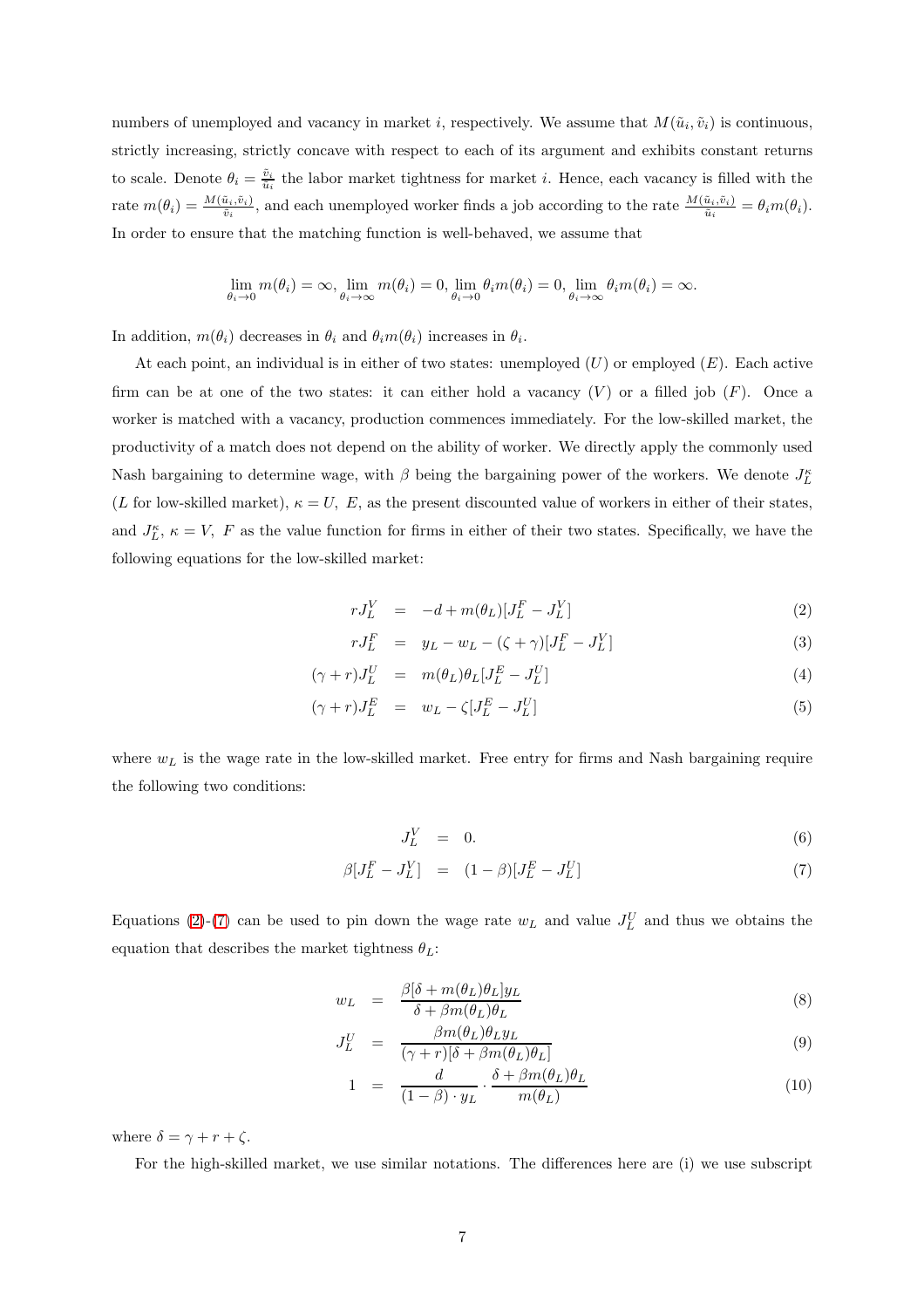H for high-skilled market; and (ii) the value functions depend on a, because the output of a match now depends on the productivity of the worker. Since there is heterogeneity in the ability of workers, worker's true productivity could potentially be private information before match. However, we abstract from this informational problem. For one thing, we use random search so that the formation of a match does not depend on worker's ability. Second, once matched, the worker and the firm then enter a long-term relationship. To simplify our analysis, we assume that firms can observe the true productivity of workers once they are matched[7](#page-7-0). Then the wage can again be determined by Nash bargaining. So we can write

<span id="page-7-1"></span>
$$
rJ_H^V = -d + m(\theta_H) [E_a[J_H^F(a)] - J_H^V]
$$
\n(11)

$$
rJ_H^F(a) = a\rho y_H - w_H(a) - (\zeta + \gamma)[J_H^F(a) - J_H^V]
$$
\n(12)

$$
(\gamma + r)J_H^U(a) = m(\theta_H)\theta_H[J_H^E(a) - J_H^U(a)] \qquad (13)
$$

$$
(\gamma + r)J_H^E(a) = w_H(a) - \zeta[J_H^E(a) - J_H^U(a)] \tag{14}
$$

Note that in [\(11\)](#page-7-1) firm will make expectation  $E_a[J_H^F(a)]$  based on the distribution of pre-college ability a that is determined by the optimal choices of the agents. Again, free entry on the firms side and Nash bargaining require:

<span id="page-7-2"></span>
$$
J_H^V = 0. \t\t(15)
$$

$$
\beta[J_H^F(a) - J_H^V] = (1 - \beta)[J_H^E(a) - J_H^U(a)]. \tag{16}
$$

As in the case of low-skilled market, from [\(11\)](#page-7-1)-[\(16\)](#page-7-2) we can get

<span id="page-7-3"></span>
$$
w_H(a) = \frac{\beta[\delta + m(\theta_H)\theta_H]a\rho y_H}{\delta + \beta m(\theta_H)\theta_H}
$$
\n(17)

$$
J_H^U(a) = \frac{\beta m(\theta_H)\theta_H \cdot a\rho y_H}{(\gamma + r)[\delta + \beta m(\theta_H)\theta_H]}
$$
(18)

$$
\rho E_a[a|s \ge \bar{s}] = \frac{d}{(1-\beta)y_H} \cdot \frac{\delta + \beta m(\theta_H)\theta_H}{m(\theta_H)}
$$
(19)

To simplify our notation later, let  $\psi(\theta_H) = \frac{1}{\rho} \cdot \frac{d}{(1-\beta)y_H} \cdot \frac{\delta + \beta m(\theta_H)\theta_H}{m(\theta_H)}$  so [\(19\)](#page-7-3) can be written as

<span id="page-7-4"></span>
$$
\psi(\theta_H) = E_a[a|s \ge \bar{s}].\tag{20}
$$

#### **2.1.3 Unemployment Rate**

Let  $n_i^{\kappa}$  denote the number of workers in market i in state  $\kappa$ ,  $i = H, L, \kappa = U, E$ . then the dynamics of employment (  $n_{i}^{E}$ ) are given by the following two equations:

$$
\begin{array}{rcl} n_L^E&=&\theta_L m(\theta_L) n_L^U -(\zeta+\gamma)n_L^E\\ \vdots&=&\theta_H m(\theta_H) n_H^U -(\zeta+\gamma)n_H^E \end{array}
$$

.

<span id="page-7-0"></span><sup>7</sup>Without this assumption, standard Nash bargaining cannot be used to determine the wages.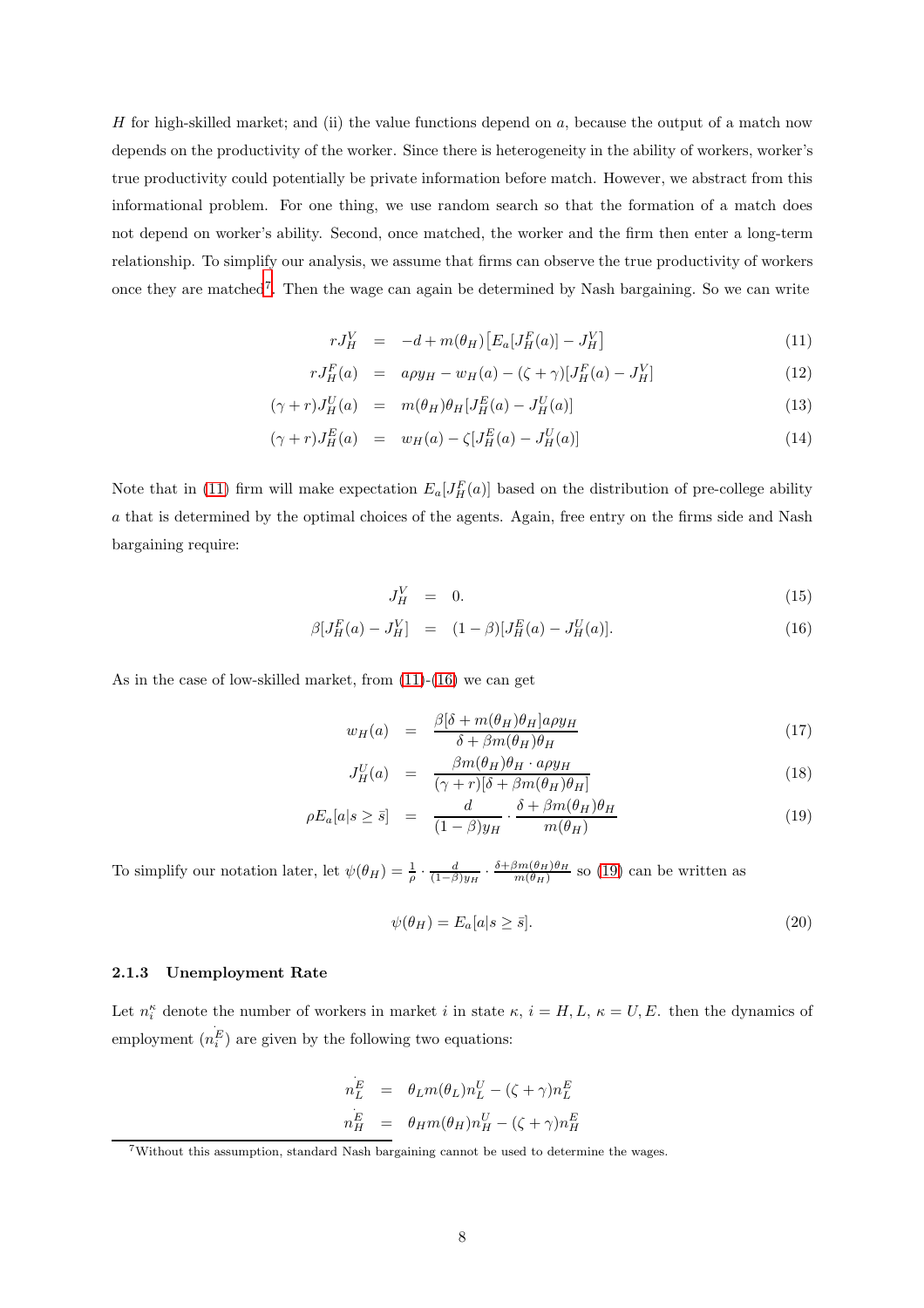In the steady state,  $n_{i}^{\text{E}} = 0$ . Then from the above equations we can get the unemployment rate in each market as:

<span id="page-8-1"></span>
$$
u_i = \frac{n_i^U}{n_i^U + n_i^E} = \frac{\zeta + \gamma}{\theta_i m(\theta_i) + \zeta + \gamma}
$$
\n(21)

Note that  $u_i$  is decreasing in  $\theta_i$ . Intuitively, a lower  $\theta_i$  suggests that there are relatively abundant unemployed workers searching for jobs and relatively scarce vacancies posted by the firms, so  $u_i$  will be greater.

### **2.2 Individual's Choice**

Given market tightness  $(\theta_L, \theta_H)$  and threshold  $\bar{s}$ , each agent maximizes his utility by choosing a. Formally, the problem for an agent with initial ability  $e$  is given by:

$$
\max_{a} \{ [1 - F(\bar{s}|a)] \cdot [J_H^U(a) + E_s[\xi(s)|a]] + F(\bar{s}|a) \cdot J_L^U(a) - C(a - e) \}
$$
\n
$$
s.t. \quad a \ge e \tag{22}
$$

For simplicity, in this paper we assume that  $\xi(s) = \phi_0 + \phi s$  and thus,  $E_s[\xi(s)|a] = \phi_0 + \phi a$ . For notation simplicity, let  $\pi(\theta_L) = \frac{\beta m(\theta_L)\theta_L}{(\gamma + r)[\delta + \beta m(\theta_L)\theta_L]}$  and  $\pi(\theta_H) = \frac{\beta m(\theta_H)\theta_H}{(\gamma + r)[\delta + \beta m(\theta_H)\theta_H]}$ , where  $\pi(\theta)$  is increasing in  $\theta$ , so that  $J_L^U = \pi(\theta_L)y_L$  and  $J_H^U(a) = \pi(\theta_H) \cdot \rho a y_H$ . The above problem then becomes

$$
\max_{a} \{ [1 - F(\bar{s}|a)] \cdot [\pi(\theta_H) \cdot \rho a y_H + \phi_0 + \phi a] + F(\bar{s}|a) \cdot \pi(\theta_L) y_L - C(a - e) \}
$$
  
s.t.  $a \ge e$ 

and the first order condition is

<span id="page-8-0"></span>
$$
(\pi(\theta_H)\rho y_H + \phi)[(1 - F(\bar{s}|a)) - a \cdot F_a(\bar{s}|a)] - \phi_0 \cdot F_a(\bar{s}|a) + \pi(\theta_L)y_L \cdot F_a(\bar{s}|a) - C'(a - e) = 0 \tag{23}
$$

From [\(23\)](#page-8-0) we will get  $a^* = \eta(e; \theta_L, \theta_H, \bar{s}; \phi, \phi_0)$ , the optimal pre-college ability of an individual with initial ability e. The second order condition is that

$$
SOC = (\pi(\theta_H)\rho y_H + \phi)[-2F_a(\bar{s}|a) - a \cdot F_{aa}(\bar{s}|a)] - \phi_0 \cdot F_{aa}(\bar{s}|a) + \pi(\theta_L)y_L \cdot F_{aa}(\bar{s}|a) - C''(a-e) < 0.
$$

We assume  $\eta(\underline{e}) \rho y_H > y_L$  for the rest of the paper. This implies that the productivity of a matching in the high-skilled market is always greater than the productivity of a matching in the low-skilled market.

We then summarize the comparative statics in the following lemma.

**Lemma 1.** *From* [\(23\)](#page-8-0), we have  $\frac{\partial \eta(e;\theta_L,\theta_H,\bar{s};\phi,\phi_0)}{\partial e} > 0$ ,  $\frac{\partial \eta(e;\theta_L,\theta_H,\bar{s};\phi,\phi_0)}{\partial \theta_H} > 0$ ,  $\frac{\partial \eta(e;\theta_L,\theta_H,\bar{s};\phi,\phi_0)}{\partial \phi_0} > 0$ , and  $\frac{\partial \eta(e;\theta_L,\theta_H,\bar{s};\phi,\phi_0)}{\partial \phi} > 0.$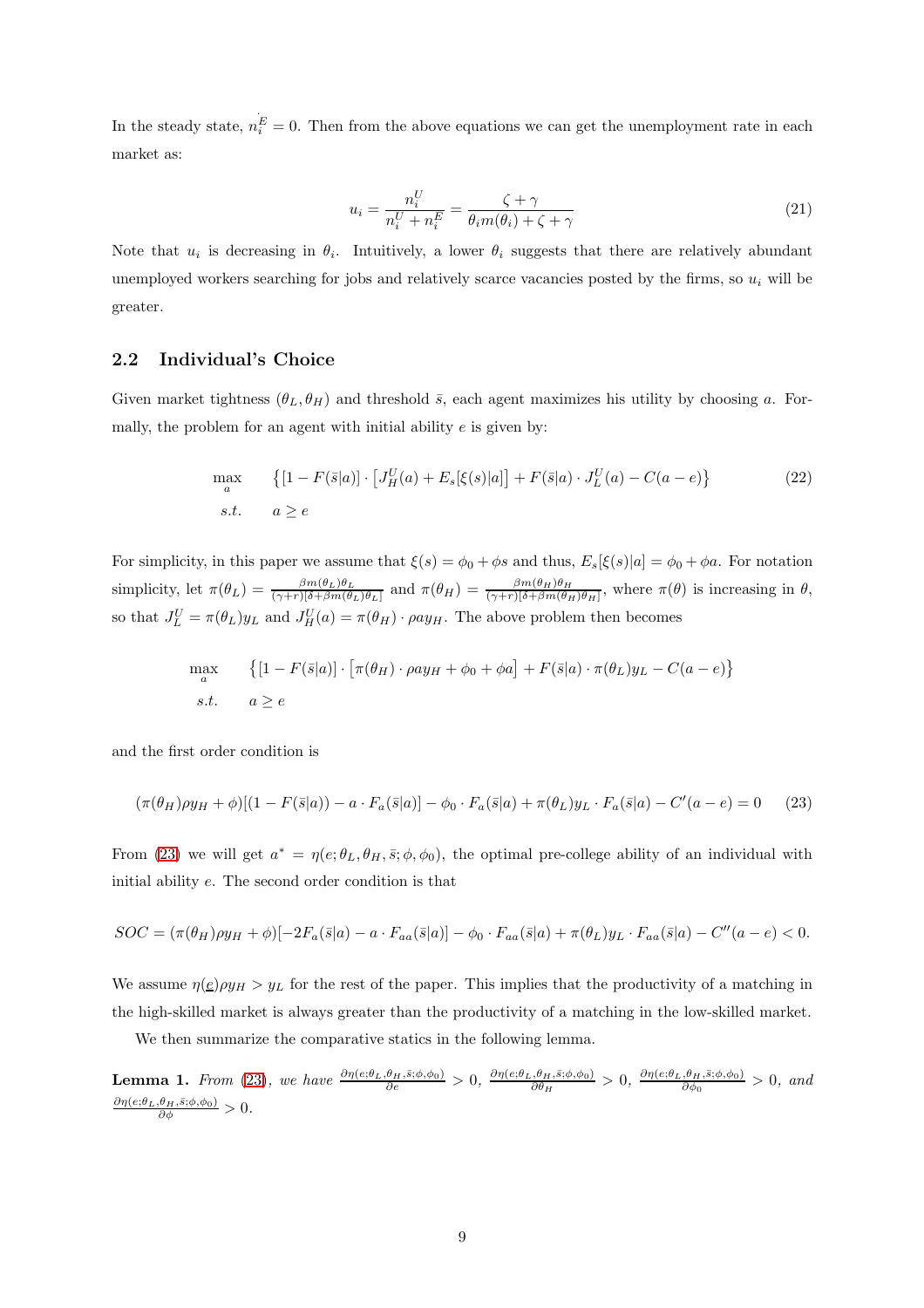*Proof.* Apply the Implicit Function Theorem with respect to  $(23)$ . Hence,

$$
\frac{\partial \eta(e; \theta_L, \theta_H, \bar{s}; \phi, \phi_0)}{\partial e} = -\frac{C''(a - e)}{SOC} > 0; \n\frac{\partial \eta(e; \theta_L, \theta_H, \bar{s}; \phi, \phi_0)}{\partial \theta_H} = -\frac{\pi'(\theta_H)[1 - F(\bar{s}|a)) - aF_a(\bar{s}|a)]\rho y_H}{SOC} > 0
$$

since  $\pi'_H(\theta_H) > 0, 1 - F(\bar{s}|a) > 0$ , and  $F_a(\bar{s}|a) < 0$ ; and

$$
\frac{\partial \eta(e; \theta_L, \theta_H, \bar{s}; \phi, \phi_0)}{\partial \phi_0} = -\frac{-F_a(\bar{s}|a)}{SOC} > 0
$$
  

$$
\frac{\partial \eta(e; \theta_L, \theta_H, \bar{s}; \phi, \phi_0)}{\partial \phi} = -\frac{(1 - F(\bar{s}|a)) - a \cdot F_a(\bar{s}|a)}{SOC} > 0.
$$

Note that  $F_a(\bar{s}|a) < 0$  holds because  $f(\bar{s}|a)$  satisfies MLRP.

Intuitively, the agent with a higher initial ability will have a higher pre-college ability after his optimization. In addition, when the high-skilled market tightness increases, the individuals will have a better prospective for the high-skilled market and will have more incentive to invest on pre-college ability in order to enter college. Both education subsidy and fellowship increase the benefit of going to the college, and, thus, result in more pre-college investments on human capital.

Since the productivity of a match in the high-skilled market is always greater than that in the lowskilled market, we can show that, in equilibrium, the market tightness in the former market is also higher. The economic intuition behind this is that free entry makes firms indifferent between creating vacancies in the two markets. The vacancies created in the low market will be matched with lower productivity workers, but they are compensated by a higher rate of being filled.

**Lemma 2.**  $\theta_H > \theta_L$  *in equilibrium.* 

*Proof.* Note that  $\frac{\delta + \beta m(\theta)\theta}{m(\theta)}$  increases in  $\theta$ . Then from [\(10\)](#page-6-2) and  $\eta(e)\rho y_H \ge \eta(e)\rho y_H > y_L$  for any  $e \in [\underline{e}, \overline{e}],$ we know that  $\theta_H > \theta_L$ .  $\Box$ 

Then we can show that a higher admission threshold discourages the investment on human capital and hence decreases the agent's pre-college ability.

**Lemma 3.** *Suppose*  $f_a(\bar{s}|a) > 0$  *in equilibrium. Then we have*  $\frac{\partial \eta(e;\theta_L,\theta_H,\bar{s};\phi,\phi_0)}{\partial \bar{s}} < 0$ .

*Proof.* Note that  $\pi(\theta)$  increases in  $\theta$ , so when  $\theta_H > \theta_L$ , we have  $\pi(\theta_H) > \pi(\theta_L)$ . As  $\bar{s}$  changes,

$$
\frac{\partial \eta(e; \theta_L, \theta_H, \bar{s}; \phi, \phi_0)}{\partial \bar{s}} = \frac{(\pi(\theta_H)\rho y_H + \phi)f(\bar{s}|a) + f_a(\bar{s}|a)[a\phi + \pi(\theta_H)a\rho y_H + \phi_0 - \pi(\theta_L)y_L]}{SOC}.
$$

Lemma 2 implies  $\pi(\theta_H) > \pi(\theta_L)$ . When  $\eta(\underline{e}) \rho y_H > y_L$ , we have  $\pi(\theta_H) a \rho y_H \geq \pi(\theta_H) \eta(\underline{e}) \rho y_H > \pi(\theta_L) y_L$ , so that  $\pi(\theta_H)a\rho y_H - \pi(\theta_L)y_L > 0$ . Since  $f_a(\bar{s}|a) > 0$ ,  $[\pi(\theta_H)a\rho y_H - \pi(\theta_L)y_L] \cdot f_a(\bar{s}|a) > 0$ . As a result, the numerator is positive such that  $\frac{\partial \eta(e;\theta_L,\theta_H,\bar{s};\phi,\phi_0)}{\partial \bar{s}} < 0$ .  $\Box$ 

This discussion of Lemma 3 involves a classic question: if the standard increases, do you work harder or do you work less? Here under our condition,  $f_a(\bar{s}|a) > 0$ , we have a negative sign for  $\partial \eta/\partial \bar{s}$ , which

 $\Box$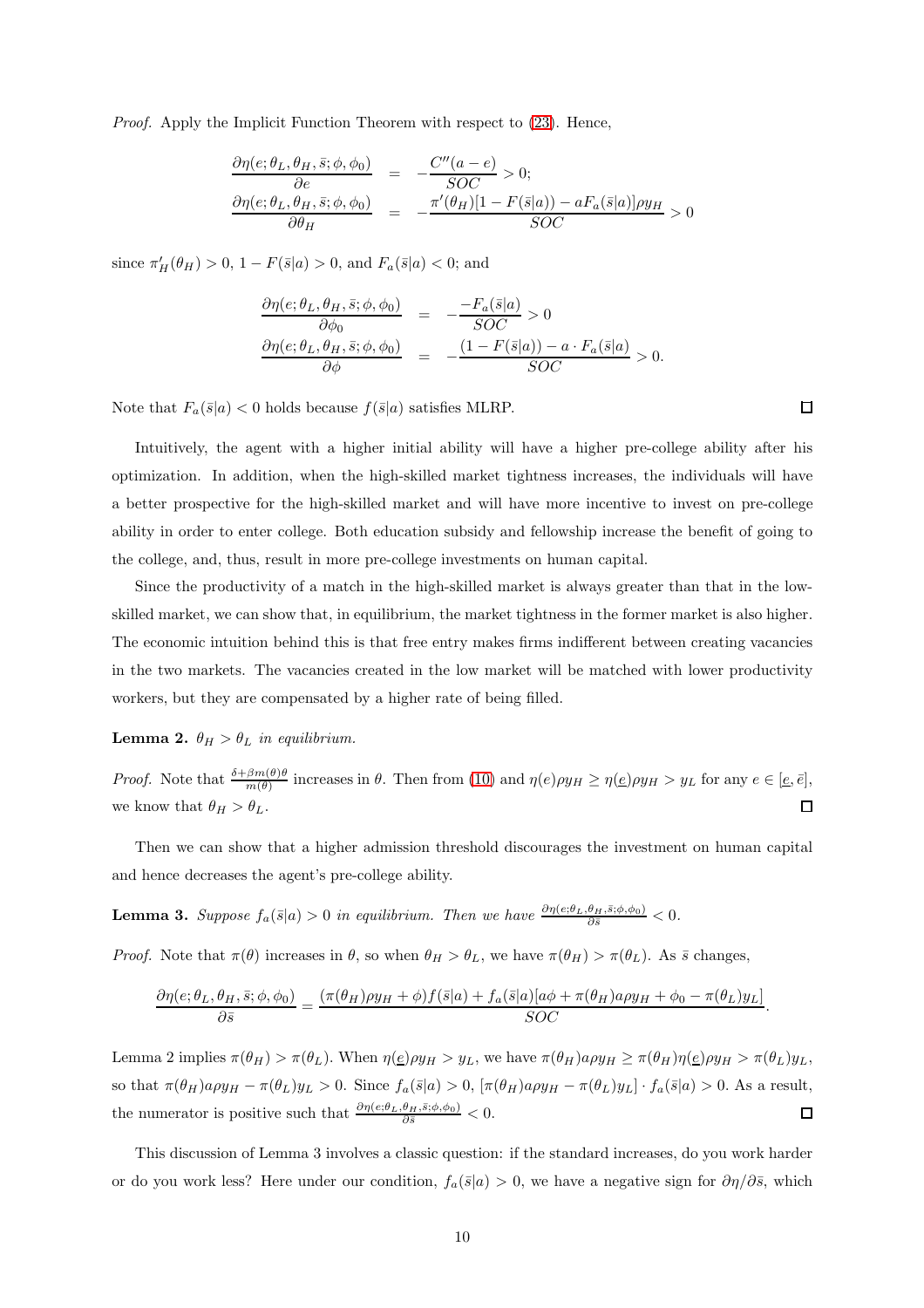means as the standard increases, agents work less harder. The basic intuition is as follows. First note an agent will choose the pre-college investment level at which the marginal benefit equals the marginal cost of making efforts. As  $\bar{s}$  increases, the marginal benefit of making pre-college effort changes. Our condition,  $f_a(\bar{s}|a) > 0$ , implies  $\frac{\partial^2 (1 - F(\bar{s}|a))}{\partial a \partial \bar{s}} < 0$ ; that is, as  $\bar{s}$  increases, the marginal effect of a on the probability of going to the high-skilled market—i.e.— $\frac{\partial(1-F(\bar{s}|a))}{\partial a}$ , decreases. As a result, the marginal benefit, and, thus, the incentive of making pre-college investments decreases in  $\bar{s}$ . <sup>[8](#page-10-0)</sup> Note that the marginal cost is upward sloping. As a result, the optimal pre-college ability decreases.

### **2.3 Equilibrium**

Recall that e satisfies a uniform distribution on  $[\underline{e}, \overline{e}]$ . Given  $a^* = \eta(e; \theta_L, \theta_H, \overline{s}; \phi, \phi_0)$ , the capacity of college [\(1\)](#page-5-2) implies

<span id="page-10-2"></span>
$$
\frac{1}{\bar{e} - \underline{e}} \cdot \int_{\underline{e}}^{\bar{e}} F(\bar{s} | \eta(e; \theta_L, \theta_H, \bar{s}; \phi, \phi_0)) de = 1 - \sigma.
$$
 (24)

In addition,

<span id="page-10-1"></span>
$$
E_a[a|s \ge \bar{s}] = \frac{\frac{1}{\bar{e}-\underline{e}} \cdot \int_{\underline{e}}^{\bar{e}} \eta(e;\theta_L,\theta_H,\bar{s};\phi,\phi_0)[1 - F(\bar{s}|\eta(e;\theta_L,\theta_H,\bar{s};\phi,\phi_0))]de}{\sigma}.
$$
\n(25)

Plug [\(25\)](#page-10-1) into [\(20\)](#page-7-4), we will get

<span id="page-10-3"></span>
$$
\sigma\psi(\theta_H) = \frac{1}{\bar{e} - \underline{e}} \cdot \int_{\underline{e}}^{\bar{e}} \eta(e; \theta_L, \theta_H, \bar{s}; \phi, \phi_0) [1 - F(\bar{s} | \eta(e; \theta_L, \theta_H, \bar{s}; \phi, \phi_0))] de.
$$
 (26)

[\(24\)](#page-10-2) and [\(26\)](#page-10-3) pin down  $\theta_H$  and  $\bar{s}$  in equilibrium.

From [\(10\)](#page-6-2) we know  $\theta_L$ . Plug the expression of  $\theta_L$  into [\(24\)](#page-10-2), we can get rid of  $\theta_L$  and will get a relationship between  $\theta_H$  and  $\bar{s}$ . Note from [\(24\)](#page-10-2),

$$
\frac{\partial \bar{s}}{\partial \theta_H} = -\frac{\int_{\underline{e}}^{\overline{e}} F_a(\bar{s}|\eta(e;\theta_L,\theta_H,\bar{s};\phi,\phi_0)) \cdot \frac{\partial \eta}{\partial \theta_H} de}{\int_{\underline{e}}^{\overline{e}} [F_a(\bar{s}|\eta(e;\theta_L,\theta_H,\bar{s};\phi,\phi_0)) \cdot \frac{\partial \eta}{\partial \bar{s}} + f(\bar{s}|\eta(e;\theta_L,\theta_H,\bar{s};\phi,\phi_0))] de};
$$

and since  $F_a(\bar{s}|\eta(e;\theta_L,\theta_H,\bar{s};\phi,\phi_0)) < 0, \frac{\partial \eta}{\partial \theta_H} > 0, \frac{\partial \eta}{\partial \bar{s}} < 0$ , we have  $\frac{\partial \bar{s}}{\partial \theta_H} > 0$ . Hence,  $\bar{s}$  can be written as  $\bar{s} = \lambda(\theta_H; \sigma)$  by [\(24\)](#page-10-2). Plug  $\bar{s} = \lambda(\theta_H; \sigma)$  into [\(26\)](#page-10-3), we will get:

<span id="page-10-4"></span>
$$
\sigma\psi(\theta_H) = \frac{1}{\bar{e} - \underline{e}} \cdot \int_{\underline{e}}^{\bar{e}} \eta(e; \theta_L, \theta_H, \lambda(\theta_H; \sigma); \phi, \phi_0)[1 - F(\bar{s}|\eta(e; \theta_L, \theta_H, \lambda(\theta_H; \sigma); \phi, \phi_0))]de. \tag{27}
$$

Equation [\(27\)](#page-10-4) will pin down  $\theta_H^*$ . Then, by plugging  $\theta_H^*$  into [\(24\)](#page-10-2), we find the equilibrium  $\bar{s}^*$ .

Denote  $\Delta(\theta_H) = \sigma \psi(\theta_H) - \frac{1}{\overline{e}-\underline{e}} \cdot \int_{\underline{e}}^{\overline{e}} \eta(e; \theta_L, \theta_H, \lambda(\theta_H; \sigma); \phi, \phi_0) [1 - F(\overline{s} | \eta(e; \theta_L, \theta_H, \lambda(\theta_H; \sigma); \phi, \phi_0))] de.$ We have the following result.

**Proposition 1.** Suppose  $\Delta'(\theta_H) > 0$ . Then there exists a unique equilibrium  $(\theta_L^*, \theta_H^*, \bar{s}^*)$  satisfying [\(10\)](#page-6-2),

<span id="page-10-0"></span><sup>&</sup>lt;sup>8</sup>Note that the condition  $f_a(\bar{s}|a) > 0$  is a local condition instead of a global condition. From Lemma 3, it is a sufficient condition under which for some  $\overline{s}$ , agents work harder as  $\overline{s}$  decreases. Here, we further argue that there always exists a domain of  $\bar{s}$  on which agents work harder as  $\bar{s}$  decreases. To see this, first note that as  $\bar{s} \to \infty$ , agents will have no incentive to make pre-college investment since the probability of going to the high market is zero. Hence, as  $\bar{s} \to \infty$ ,  $\eta(e; \bar{s}) \to 0$  for any e. When there exists some domain of  $\bar{s}$  on which agents make positive pre-college investment, since  $\eta(e;\bar{s})$  is continuous, there must exist a domain of  $\bar{s}$  on which agents work harder as the admission threshold decreases.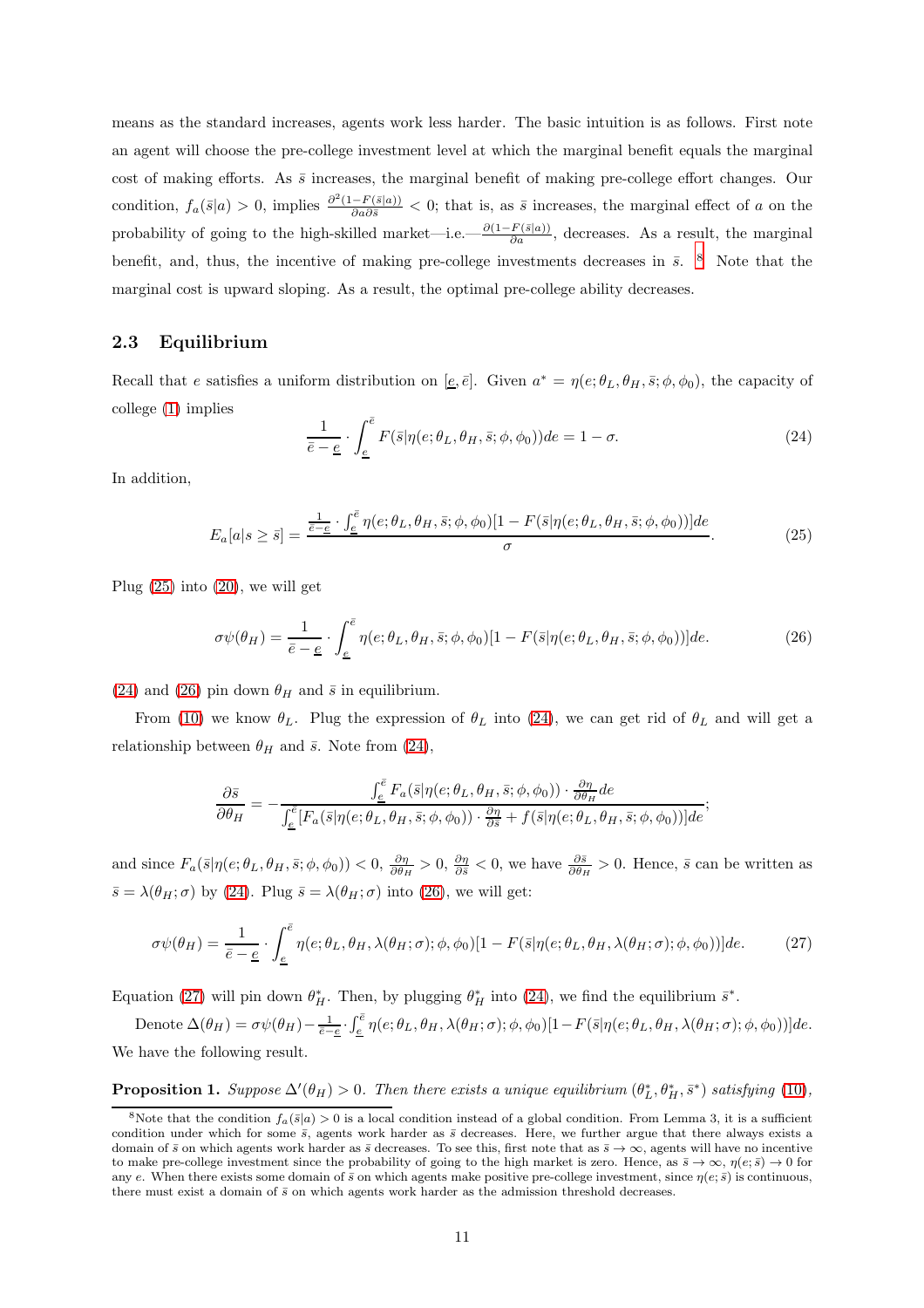[\(20\)](#page-7-4)*, and* [\(24\)](#page-10-2)*.*

*Proof.* First, [\(10\)](#page-6-2) determines the unique  $\theta_L^*$ . In addition, it is straightforward to check that

$$
\lim_{\theta_H \to 0} \sigma \psi(\theta_H) \to 0,
$$

and

$$
\int_{\underline{e}}^{\overline{e}}\eta(e;\theta_L,\theta_H,\lambda(\theta_H;\sigma);\phi,\phi_0)[1-F(\bar{s}|\eta(e;\theta_L,\theta_H,\lambda(\theta_H;\sigma);\phi,\phi_0))]de>0,
$$

when  $\theta_H \to 0$ ; so  $\lim_{\theta_H \to 0} \Delta(\theta_H) < 0$ . Further,  $\lim_{\theta_H \to \infty} \sigma \psi(\theta_H) = \infty$  and the rest expression of  $\Delta(\theta_H)$ is bounded; so  $\Delta(\theta_H) > 0$  when  $\theta_H$  is sufficiently large. Therefore, a  $\theta_H^*$  that satisfying [\(27\)](#page-10-4) must exist. Since  $\Delta'(\theta_H) > 0$ , the  $\theta_H^*$  that satisfies  $\Delta(\theta_H) = 0$  must be unique.  $\bar{s}^*$  is also unique because  $\lambda(\theta_H)$ increases in  $\theta_H$ .  $\Box$ 

In the rest of the paper, we assume that  $f_a(\bar{s}|a) > 0$  and  $\Delta'(\theta_H) > 0$  hold such that the equilibrium exists and is unique.

## **3 Impacts of Educational Policies**

In this section, we will study the impacts of the three different educational policies, namely providing subsidies, scholarship or expanding the capacity, on labor market and college competition.

### **3.1 Subsidies and Scholarship**

We first have the following lemma.

**Lemma 4.** In equilibrium,  $\theta_H^*$  increases in both  $\phi$  and  $\phi_0$ .

*Proof.* Consider equation [\(27\)](#page-10-4). By Implicit Function Theorem,

$$
\frac{\partial \theta_H^*}{\partial \phi} = -\frac{-\frac{1}{\bar{e}-\underline{e}} \cdot \int_{\underline{e}}^{\bar{e}} \frac{\partial \eta(e;\theta_L,\theta_H,\lambda(\theta_H;\sigma);\phi,\phi_0)}{\partial \phi} [1 - F(\lambda|\eta) - a \cdot F_a(\lambda|\eta)]de}{\frac{\partial \Delta}{\partial \theta_H}} > 0.
$$

Following a similar proof, we can show that  $\frac{\partial \theta^*_{H}}{\partial \phi_0} > 0$ .

As  $\phi$  or  $\phi_0$  increases, individuals will have more incentive to make investment on human capital; as a result, the average productivity from a matching in the high-skilled market increases. Hence, firms are more willing to post vacancies in the high-skilled market so that market tightness rises.

With [\(21\)](#page-8-1), we are in a position to give:

**Proposition 2.** *In equilibrium, as the subsidy*  $\phi_0$  *or the scholarship*  $\phi$  *increases, the unemployment rate on the high market decreases.*

It is worth mentioning that Charlot and Decreuse (2005) show that a higher education subsidy induces agents with less human capital endowment to go to college, which lowers the average productivity of

 $\Box$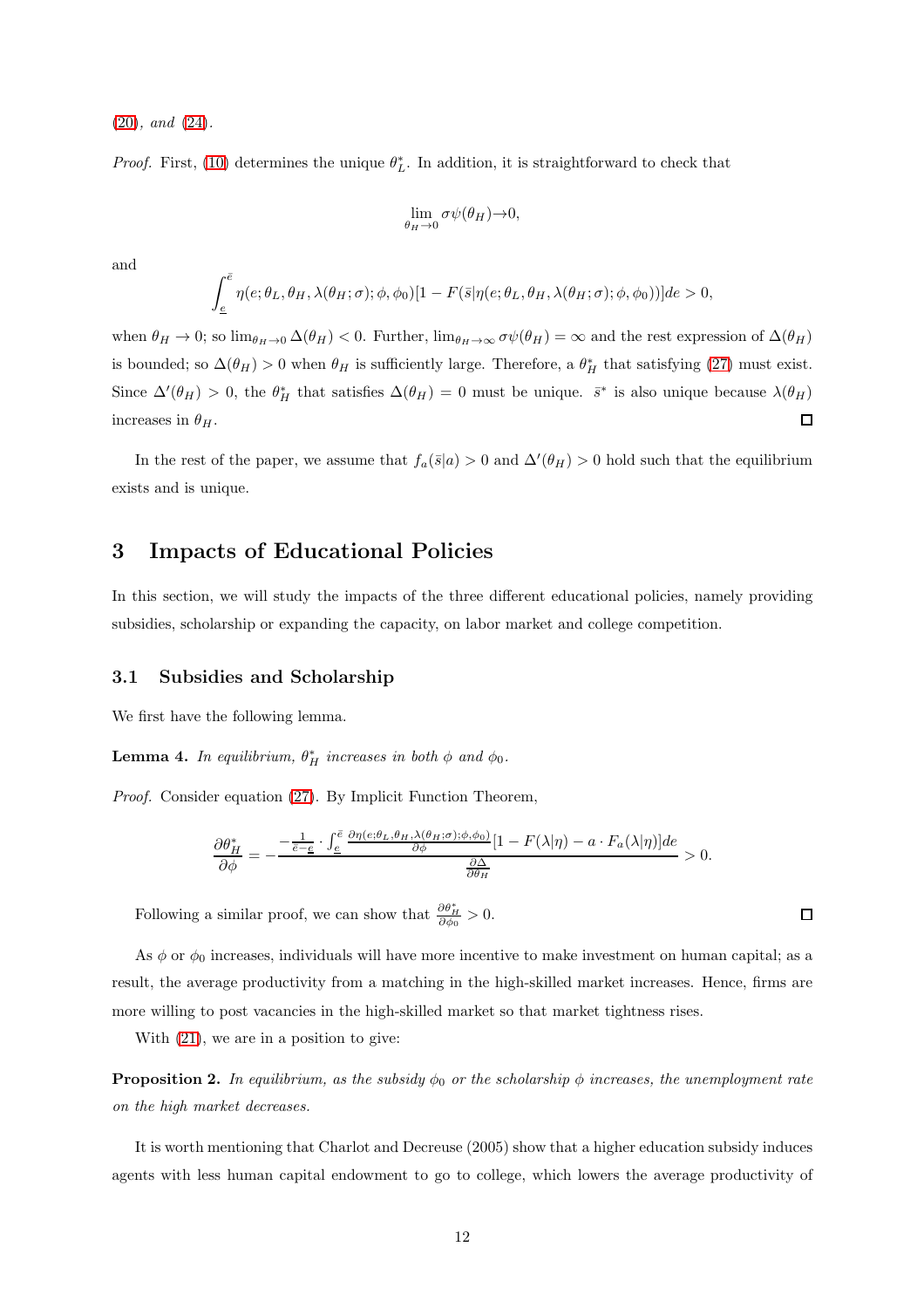college graduates and hence reduces the market tightness and raises the unemployment rate. In their model, college admission is determined only by the demand side of college education: those who want to go to college are all enrolled by college, and the supply of college education is implicitly regarded as being perfectly elastic.

In contrast to their work, we take the supply of college education into consideration. In our model, because the size of college is restricted by college capacity and an agent with a higher human capital level has a higher probability of being admitted by college, we partly shut down the channel examined by Charlot and Decreuse (2005). In our model, what affects the average productivity of college graduates is individual's pre-college investment in human capital. Subsidy induces more competition among students: they would like to work harder to increase the chances of receiving this prize. This resonates the notion of "one has to invest on human capital in order to compete for better opportunities to invest in human capital".

In addition, as  $\phi$  or  $\phi_0$  increases, since individuals have higher levels of pre-college ability, the threshold for college admission also increases for any given capacity. As  $\phi$  or  $\phi_0$  increases, competition during the college admission process becomes more severe in equilibrium, since now each agent needs to make more efforts to be admitted.

**Proposition 3.** *In equilibrium,*  $\bar{s}^*$  also increases in both  $\phi$  and  $\phi_0$ .

*Proof.* Note that

$$
\frac{\partial \bar{s}^*}{\partial \phi} = \frac{\partial \lambda}{\partial \theta_H} \cdot \frac{\partial \theta_H^*}{\partial \phi}.
$$

The result is immediately known from Lemma 4 and the fact that  $\frac{\partial \lambda}{\partial \theta_H} > 0$ . Following a similar proof, we can show that  $\frac{\partial \bar{s}^*}{\partial \phi_0} > 0$ .  $\Box$ 

### **3.2 Capacity Expansion**

The discussion of capacity expansion is subtle. So we start with a special case: when there is no heterogeneity in e, or to say,  $\underline{e} = \overline{e}$ . This allows us to remove the extensive margin.

#### **3.2.1 Homogeneous Innate Ability**

**Proposition 4.** *In equilibrium, when agents are homogeneous in e, an increase in college capacity*  $\sigma$ *, raises investment in pre-college human capital of the representative agent, the labor market tightness in the high market, and lowers unemployment rate on the high market.*

The proof is shown in Appendix B.

In our setup, there is one positive effect of capacity expansion on pre-college human capital investment: the pre-college human capital is assumed to be useful for college graduate (white collar workers) but not for high school graduates (blue collar workers), so when the capacity expands, there is more chances that investment on pre-college human capital is not wasted, which encourages investment. In addition, since there is no heterogeneity, the (pre-college) human capital level chosen by a *representative agent* determines the *average* productivity of the high market and then the tightness  $\theta_H$ . As a result, an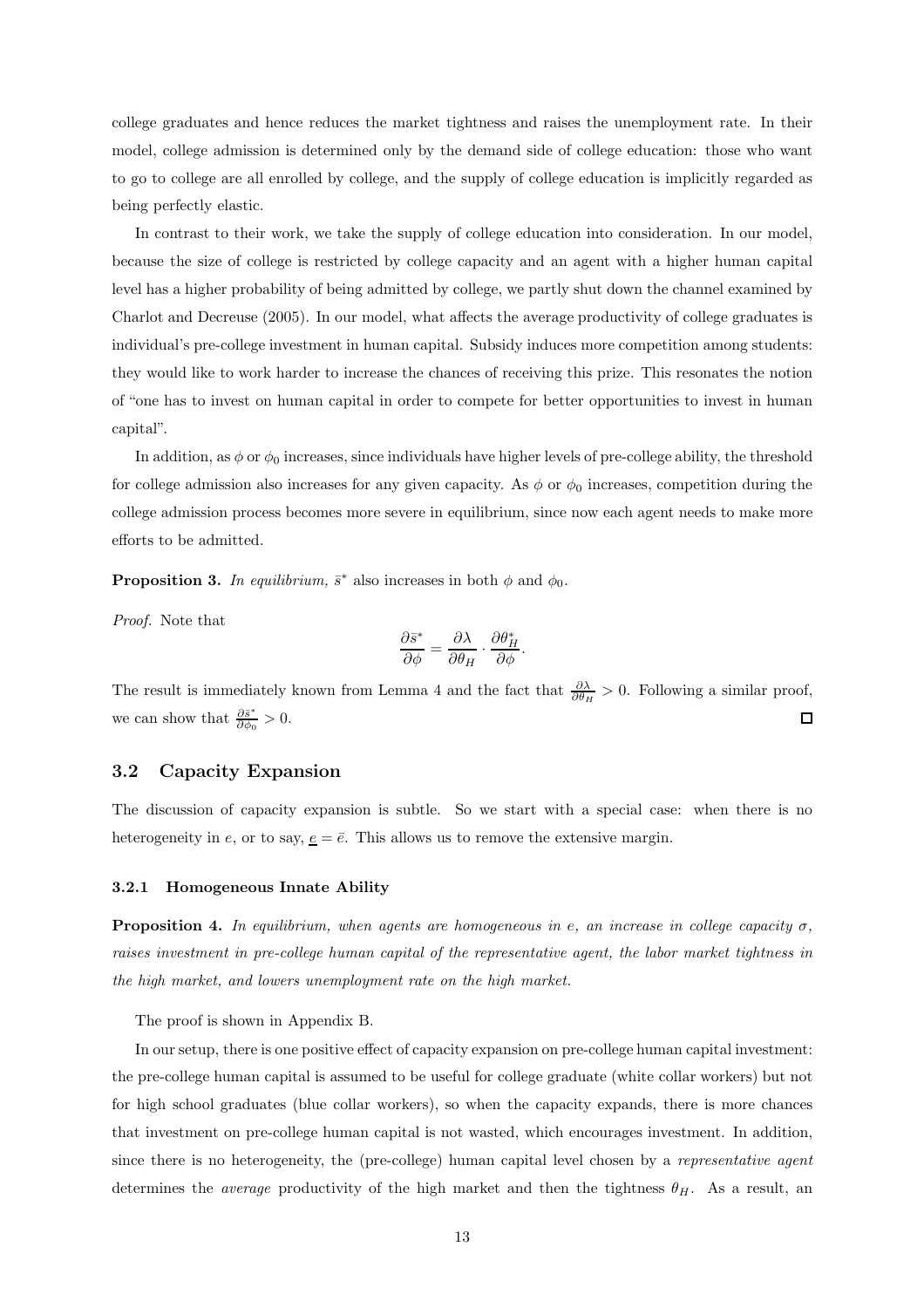increase in college capacity  $\sigma$ , raises the labor market tightness and lowers unemployment rate in the high-skilled market.

How about the effects of capacity expansion on  $\bar{s}$ ? Note

$$
\frac{\partial \bar{s}^*}{\partial \sigma} = \frac{\partial \lambda(\theta_H^*;\sigma)}{\partial \sigma} + \frac{\partial \lambda(\theta_H^*;\sigma)}{\partial \theta_H} \cdot \frac{\partial \theta_H^*}{\partial \sigma}.
$$

When there is no heterogeneity, since  $\frac{\partial \lambda(\theta_H^*, \sigma)}{\partial \sigma} < 0$  and  $\frac{\partial \lambda(\theta_H^*, \sigma)}{\partial \theta_H} \cdot \frac{\partial \theta_H^*}{\partial \sigma} > 0$  from the proof of Proposition 4, we have an ambiguous result.

This is in fact very intuitive. On the one hand, Proposition 4 clearly predicts that the pre-college human capital investment increases for the representative agent. How could  $\bar{s}$  decrease when everyone works harder? The answer is that the schools are now admitting more students so we are using a lower ranked signal as our threshold. If the density function  $f(s|a)$  is very "flat", the fact that we are now picking a lower ranked signal could be dominated by the fact that every signal is higher because every student invests more in pre-college human capital. If the conditional distribution is very "steep", the resulting  $\bar{s}$  could be lower.

There are different ways to characterize the degree of competition. If we use the admission ratio (it is the inverse of  $\sigma$  in our model) then the capacity expansion means less competition. This version of the model is an example where less competition result in higher investment in human capital (precollege). Note it is in sharp contrast to the our analysis of scholarship and subsidy, where the government intervention raises the prize for competition thus increase the effort by students. On the other hand, if one use  $\bar{s}$  as an indicator of the degree of competition. Then it is possible that "competition" is more intense or less intense, despite that every student works harder than before.

#### **3.2.2 Heterogeneous Innate Ability**

Next consider the version of the model with heterogeneity. Consider equation [\(27\)](#page-10-4), by Implicit Function Theorem,

$$
\frac{\partial \theta_H}{\partial \sigma} = -\frac{\psi(\theta_H) - \frac{1}{\bar{e}-\underline{e}} \cdot \int_{\underline{e}}^{\bar{e}} \left\{ \frac{\partial \eta(e;\theta_L,\theta_H,\lambda(\theta_H;\sigma);\phi)}{\partial \lambda} \cdot [1 - F(\lambda|\eta) - \eta \cdot F_a(\lambda|\eta)] - \eta \cdot f(\lambda|\eta) \right\} \cdot \frac{\partial \lambda}{\partial \sigma} d e}{\frac{\partial \Delta}{\partial \theta_H}}.
$$

Note that  $\frac{\partial \eta(e;\theta_L,\theta_H,\lambda(\theta_H;\sigma);\phi)}{\partial \lambda} < 0$ ,  $1 - F(\lambda|\eta) - \eta \cdot F_a(\lambda|\eta) > 0$ ,  $\eta \cdot f(\lambda|\eta) > 0$  and

$$
\frac{\partial \lambda}{\partial \sigma} = -\frac{1}{\frac{1}{\overline{e}-\underline{e}} \cdot \int_{\underline{e}}^{\overline{e}} [F_a(\overline{s}|\eta(e;\theta_L,\theta_H,\overline{s};\phi)) \cdot \frac{\partial \eta}{\partial \overline{s}} + f(\overline{s}|\eta(e;\theta_L,\theta_H,\overline{s};\phi))]de} < 0;
$$

but  $\psi(\theta_H) > 0$ . Hence, the sign of the numerator is ambiguous. As a result, the sign of  $\frac{\partial \theta_H}{\partial \sigma}$  is ambiguous.

Now capacity expansion has some different implications compared with the case without heterogeneity: As  $\sigma$  increases, those individuals who have lower initial abilities are also enrolled in the college, and thus lowers the average human capital on the high market. Firms thus create relatively fewer vacancies and the labor market tightness tends to decrease and unemployment rate tends to increase. On the other hand, as discussed in Proposition 4, an increase in  $\sigma$  increases the probability of an individual going to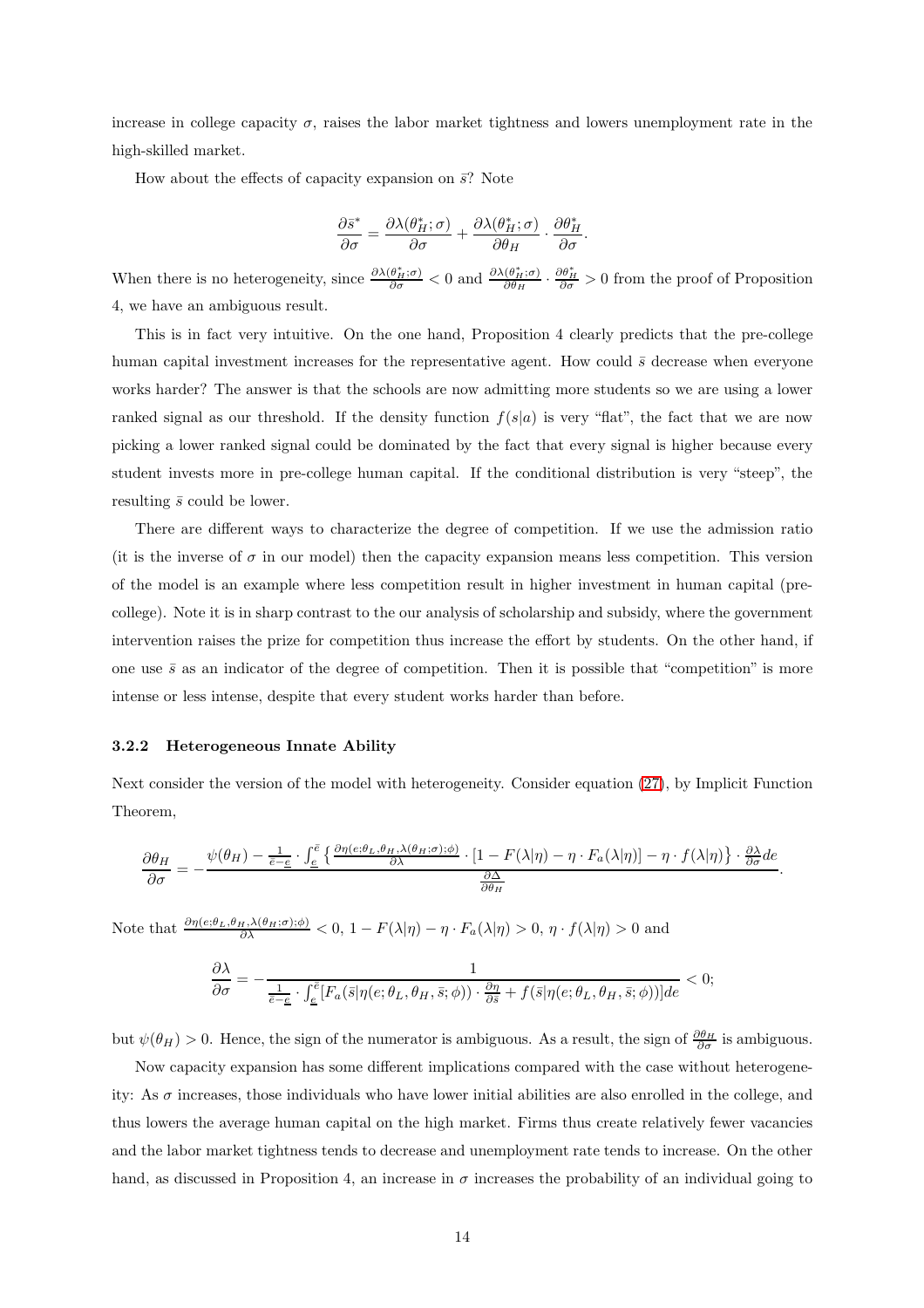the high-skilled market, and thus his incentive to make pre-college investment. This leads to a greater average productivity on the high market, and firms are willing to post more vacancies, so unemployment rate tends to decrease. As a consequence, the net effect is ambiguous.

If an increase in unemployment rate among the educated population is accompanied with both an increase of educational subsidy and an increase of college enrollment, then it is possible that unemployment on the high-skilled market is caused by rising labor supply instead of educational subsidy. The results in the present paper and that in Charlot and Decreuse (2005) imply that, the characteristics on the supply side of high education sector may play a crucial role.

# **4 Concluding Remarks**

Taking competition for college admission into account, this paper examines the effects of different types of educational policies, such as subsidy, scholarship and capacity expansion on individual's human capital investment, and unemployment. To achieve this, we build a two-sector search model where students, before going to the labor market, choose their pre-college human capital level to increase their chances of being admitted by colleges, which further increases their human capital level and allows them to search for skilled jobs. We find that scholarship and subsidy always lower unemployment for college graduates. In the version of the model where we have homogeneous agents, capacity expansion increases investment in pre-college human capital for every agent and lowers the unemployment for college graduates. Of course, once heterogeneous innate ability is introduce, the overall effect of higher education expansion will depend on the degree of heterogeneity of innate abilities, since it leads the less able to look for jobs as college graduates.

It is worth discussing the applicability of the model. The most important assumption is that students need to invest in pre-college human capital to compete for better opportunities to further invest in their human capital. We assume the higher the pre-college human capital level, the better the signal sent to colleges. Notice that such signals could include test scores, but can also include extracurricular activities and performances. What we are saying in our analysis of college admission is that both innate ability and effort matter for the pre-college human capital level which determines the quality of the signals. Another assumption worth discussing is that the pre-college human capital increases the college graduates productivity but has no effect on the low-skilled workers. This seemingly extreme assumption is to capture the observation that what one learns preparing for college (to increase the quality of signals) is more valuable to someone who actually attend college than to someone who do not.

Of course, the model made some simplifying assumptions. For example, we focus on the case where there is excess demand for college education and the supply of education is set by the government. These assumptions are realistic for countries like China, but are not so for some other countries, such as United States. But our framework of college admission and pre-college human capital investment could well be incorporated into a model where the supply of higher education is elastic, and there is endogenous demand for college (i.e. not everyone would like to have college education). Lastly, based on our theoretical analysis, future research on capacity expansion could definitely bring more quantitative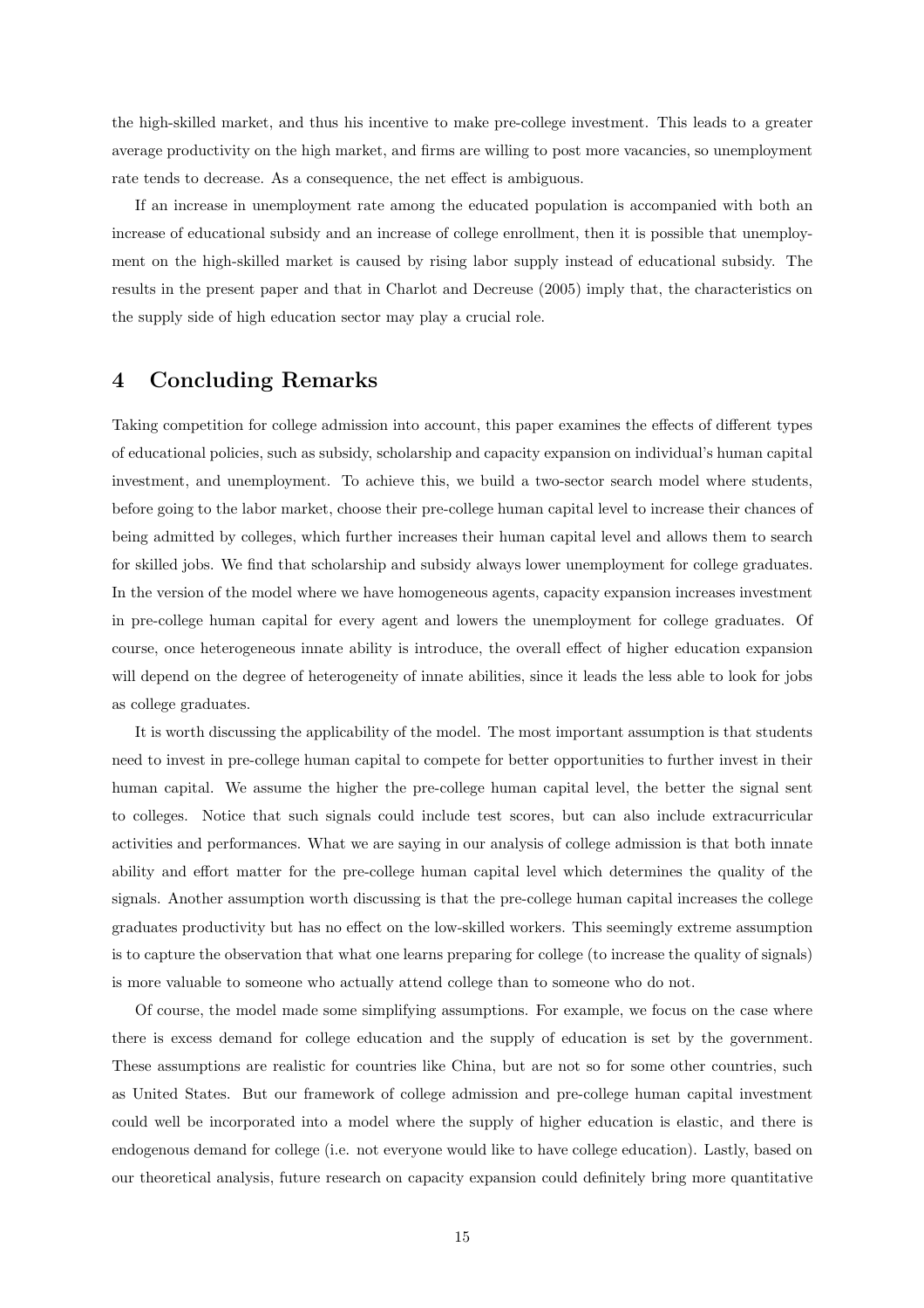results given more data on the heterogeneity of innate abilities in countries that are considering or have experienced such reforms.

# **Appendix A**

The effects of different types of educational policies, such as subsidy, scholarship and capacity expansion on individual's human capital investment. To see this, just note that in equilibrium,

$$
\frac{\partial \eta(e; \theta_H^*(\phi_0, \phi, \sigma), \theta_L, \bar{s}^*(\phi_0, \phi, \sigma); \phi, \phi_0)}{\partial \phi} = \frac{\partial \eta}{\partial \theta_H} \cdot \frac{\partial \theta_H^*(\phi_0, \phi, \sigma)}{\partial \phi} + \frac{\partial \eta}{\partial \bar{s}} \cdot \frac{\partial \bar{s}^*(\phi_0, \phi, \sigma)}{\partial \phi} + \frac{\partial \eta}{\partial \phi}.
$$

According to our previous analysis,  $\frac{\partial \eta}{\partial \theta_H} > 0$ ,  $\frac{\partial \theta_H^*(\phi_0, \phi, \sigma)}{\partial \phi} > 0$ ,  $\frac{\partial \eta}{\partial s} < 0$ ,  $\frac{\partial \overline{s}^*(\phi_0, \phi, \sigma)}{\partial \phi} > 0$ , and  $\frac{\partial \eta}{\partial \phi} > 0$ , so the total effect is ambiguous. The effect of  $\phi_0$  follows similar steps. Further, the impact of  $\sigma$  on the equilibrium pre-college human capital is as follows:

$$
\frac{\partial \eta(e;\theta_H^*(\phi_0,\phi,\sigma),\theta_L,\bar{s}^*(\phi_0,\phi,\sigma);\phi,\phi_0)}{\partial \sigma} = \frac{\partial \eta}{\partial \theta_H} \cdot \frac{\partial \theta_H^*(\phi_0,\phi,\sigma)}{\partial \sigma} + \frac{\partial \eta}{\partial \bar{s}} \cdot \frac{\partial \bar{s}^*(\phi_0,\phi,\sigma)}{\partial \sigma}.
$$

Since  $\frac{\partial \eta}{\partial \theta_H} > 0$ ,  $\frac{\partial \eta}{\partial s} < 0$  but the other two partial derivatives have ambiguous sign, the total effect is also ambiguous.

# **Appendix B**

### **Proof for Proposition 4**

First, when there is no heterogeneity, all the results in Section 2.2 still hold. Then let us discuss the equilibrium. The capacity constraint implies

<span id="page-15-1"></span>
$$
F(\bar{s}|\eta(e;\theta_L,\theta_H,\bar{s};\phi,\phi_0)) = 1 - \sigma.
$$
\n(28)

In addition,

<span id="page-15-0"></span>
$$
E_a[a|s \ge \bar{s}] = \eta(e; \theta_L, \theta_H, \bar{s}; \phi, \phi_0). \tag{29}
$$

Plug  $(29)$  into  $(20)$ , we will get

<span id="page-15-2"></span>
$$
\psi(\theta_H) = \eta(e; \theta_L, \theta_H, \bar{s}; \phi, \phi_0). \tag{30}
$$

[\(28\)](#page-15-1) and [\(30\)](#page-15-2) pin down  $\theta_H$  and  $\bar{s}$  in equilibrium.

From [\(10\)](#page-6-2) we know  $\theta_L$ . Plug the expression of  $\theta_L$  into [\(28\)](#page-15-1), we can get rid of  $\theta_L$  and will get a relationship between  $\theta_H$  and  $\bar{s}$ . Note from [\(28\)](#page-15-1),

$$
\frac{\partial \bar{s}}{\partial \theta_H} = -\frac{F_a(\bar{s}|\eta(e;\theta_L,\theta_H,\bar{s};\phi,\phi_0)) \cdot \frac{\partial \eta}{\partial \theta_H}}{F_a(\bar{s}|\eta(e;\theta_L,\theta_H,\bar{s};\phi,\phi_0)) \cdot \frac{\partial \eta}{\partial \bar{s}} + f(\bar{s}|\eta(e;\theta_L,\theta_H,\bar{s};\phi,\phi_0))]};
$$

and since  $F_a(\bar{s}|\eta(e;\theta_L,\theta_H,\bar{s};\phi,\phi_0)) < 0, \frac{\partial \eta}{\partial \theta_H} > 0, \frac{\partial \eta}{\partial \bar{s}} < 0$ , we have  $\frac{\partial \bar{s}}{\partial \theta_H} > 0$ . Hence,  $\bar{s}$  can be written as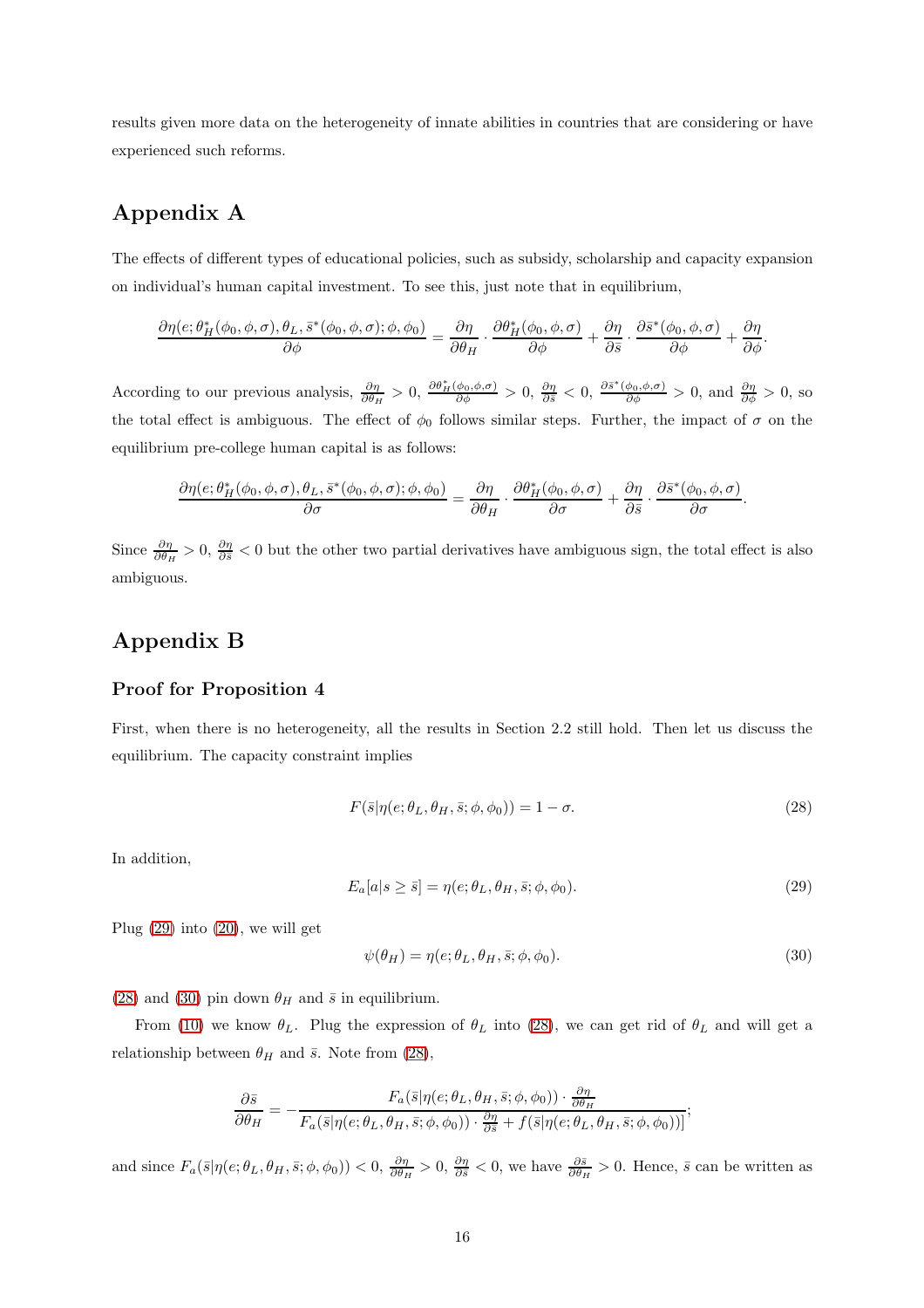$\bar{s} = \lambda(\theta_H; \sigma)$  by [\(28\)](#page-15-1). Plug  $\bar{s} = \lambda(\theta_H; \sigma)$  into [\(30\)](#page-15-2), we will get:

<span id="page-16-0"></span>
$$
\psi(\theta_H) = \eta(e; \theta_L, \theta_H, \lambda(\theta_H; \sigma); \phi, \phi_0). \tag{31}
$$

Equation [\(31\)](#page-16-0) will pin down  $\theta^*_{H}$ . Then, by plugging  $\theta^*_{H}$  into [\(28\)](#page-15-1), we find the equilibrium  $\bar{s}^*$ .

As before, let

$$
\tilde{\Delta}(\theta_H) = \psi(\theta_H) - \eta(e; \theta_L, \theta_H, \lambda(\theta_H; \sigma); \phi, \phi_0)
$$

and suppose  $\tilde{\Delta}'(\theta_H) > 0$ . Following the similar discussion in Proposition 3, the equilibrium exists and is unique. Then

$$
\frac{\partial \theta_H^*}{\partial \sigma} = -\frac{-\frac{\partial \eta}{\partial \bar{s}} \cdot \frac{\partial \lambda(\theta_H; \sigma)}{\partial \sigma}}{\tilde{\Delta}'(\theta_H)}.
$$

Since

$$
\frac{\partial \lambda(\theta_H;\sigma)}{\partial \sigma} = -\frac{1}{F_a(\bar{s}|\eta(e;\theta_L,\theta_H,\bar{s};\phi,\phi_0)) \cdot \frac{\partial \eta}{\partial \bar{s}} + f(\bar{s}|\eta(e;\theta_L,\theta_H,\bar{s};\phi,\phi_0))]} < 0,
$$

 $\frac{\partial \eta}{\partial \overline{s}} < 0$ , and  $\tilde{\Delta}'(\theta_H) > 0$ , we have  $\frac{\partial \theta_H^*}{\partial \sigma} > 0$ .